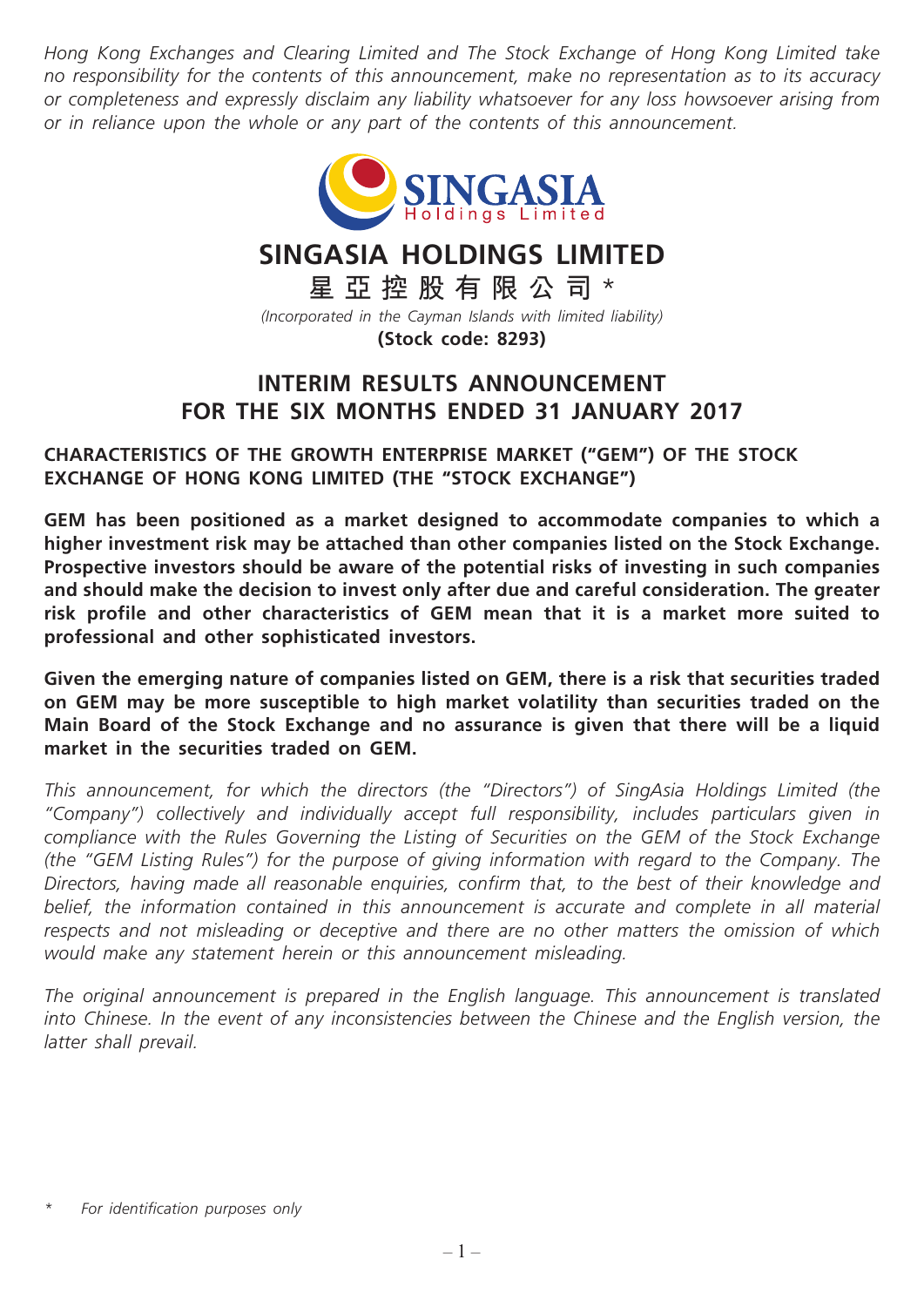## **HIGHLIGHTS**

- The unaudited revenue of the Company and its subsidiaries (collectively the "Group") amounted to approximately S\$9,914,000 for the six months ended 31 January 2017, representing a decrease of approximately S\$2,335,000 or 19.1% as compared with the six months ended 31 January 2016.
- The unaudited loss for the period of the Group was approximately S\$91,000 for the six months ended 31 January 2017, representing a decrease of approximately S\$438,000 as compared to the profit for the six months ended 31 January 2016.
- Basic and diluted loss per share was 0.036 Singapore cents for the six months ended 31 January 2017 as compared to basic and diluted earnings per share of 0.133 Singapore cents for the six months ended 31 January 2016.
- The Directors do not recommend the payment of an interim dividend for the six months ended 31 January 2017.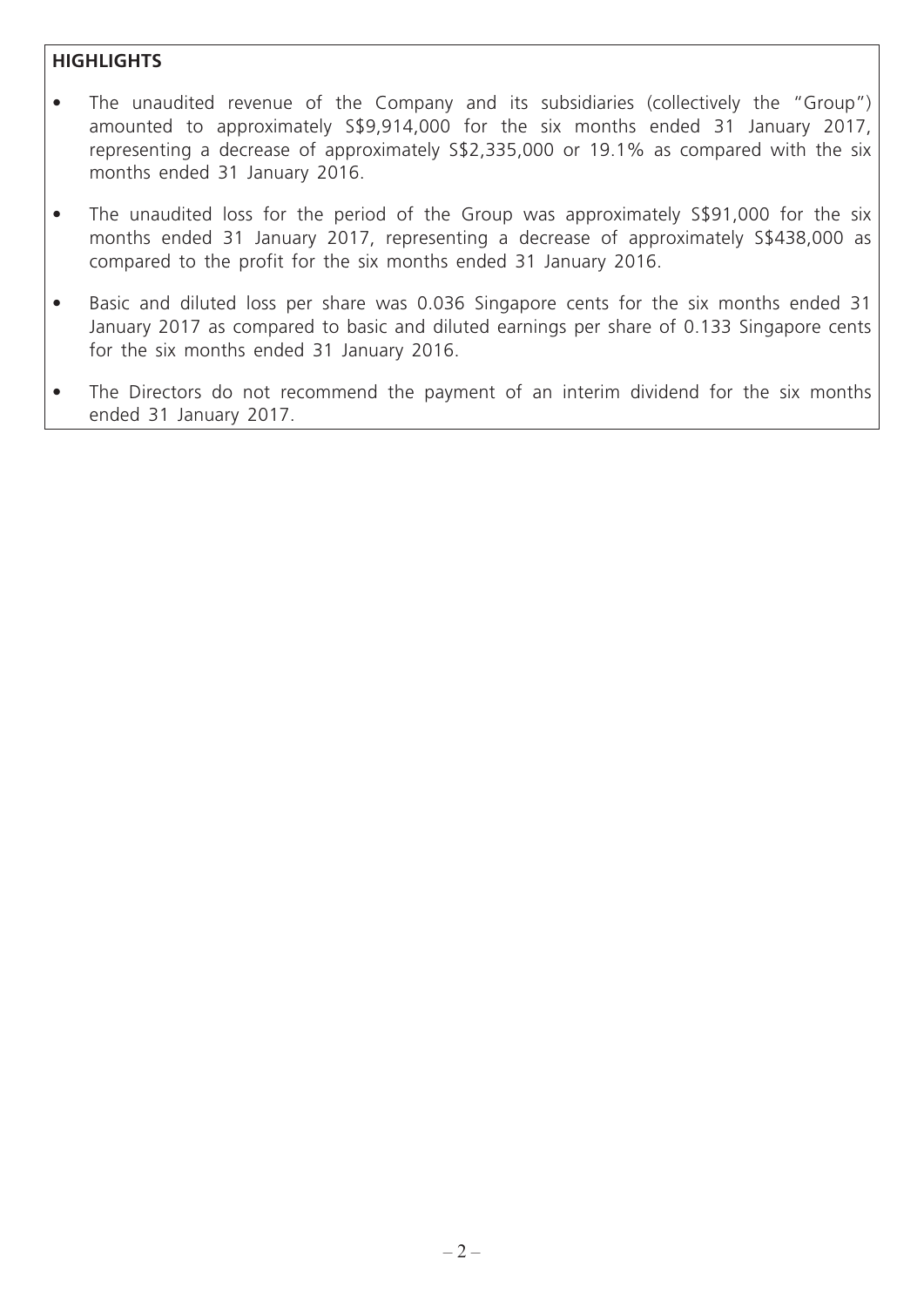#### **INTERIM RESULTS**

The board of Directors (the "Board") of the Company hereby announces the unaudited condensed consolidated results of the Group for the six months ended 31 January 2017, together with the audited comparative figures for the corresponding period in 2016, as follows:

## **CONDENSED CONSOLIDATED STATEMENT OF PROFIT OR LOSS AND OTHER COMPREHENSIVE INCOME**

*For the six months ended 31 January 2017*

|                                                                                              |                | Six months ended |               |
|----------------------------------------------------------------------------------------------|----------------|------------------|---------------|
|                                                                                              |                | 31 January       |               |
|                                                                                              | Notes          | 2017             | 2016          |
|                                                                                              |                | <b>S\$</b>       | S\$           |
|                                                                                              |                | (Unaudited)      | (Audited)     |
| <b>REVENUE</b>                                                                               | $\overline{4}$ | 9,913,726        | 12,249,116    |
| Cost of services                                                                             |                | (6,796,234)      | (8, 242, 737) |
| Gross profit                                                                                 |                | 3,117,492        | 4,006,379     |
| Other income and gains                                                                       | $\overline{4}$ | 189,460          | 51,979        |
| Administrative expenses                                                                      |                | (3, 253, 398)    | (2,487,285)   |
| Other operating expenses                                                                     |                | (137, 942)       | (1,360,753)   |
| Finance costs                                                                                |                | (5,608)          | (32, 522)     |
| (LOSS)/PROFIT BEFORE TAX                                                                     | 5              | (89,996)         | 177,798       |
| Income tax (expense)/credit                                                                  | 6              | (615)            | 169,797       |
| (LOSS)/PROFIT FOR THE PERIOD                                                                 |                | (90, 611)        | 347,595       |
| <b>OTHER COMPREHENSIVE INCOME</b><br>Exchange difference on translation of foreign operation |                | 442              |               |
| OTHER COMPREHENSIVE INCOME FOR THE PERIOD                                                    |                | 442              |               |
| TOTAL COMPREHENSIVE (LOSS)/INCOME FOR THE                                                    |                |                  |               |
| <b>PERIOD</b>                                                                                |                | (90, 169)        | 347,595       |
| <b>Attributable to:</b>                                                                      |                |                  |               |
| Owners of the Company                                                                        |                | (89, 927)        | 266,920       |
| Non-controlling interests                                                                    |                | (242)            | 80,675        |
|                                                                                              |                | (90, 169)        | 347,595       |
| (LOSS)/EARNINGS PER SHARE ATTRIBUTABLE TO                                                    |                |                  |               |
| <b>OWNERS OF THE COMPANY</b>                                                                 |                |                  |               |
| Basic and diluted (Singapore cents)                                                          | 7              | (0.036)          | 0.133         |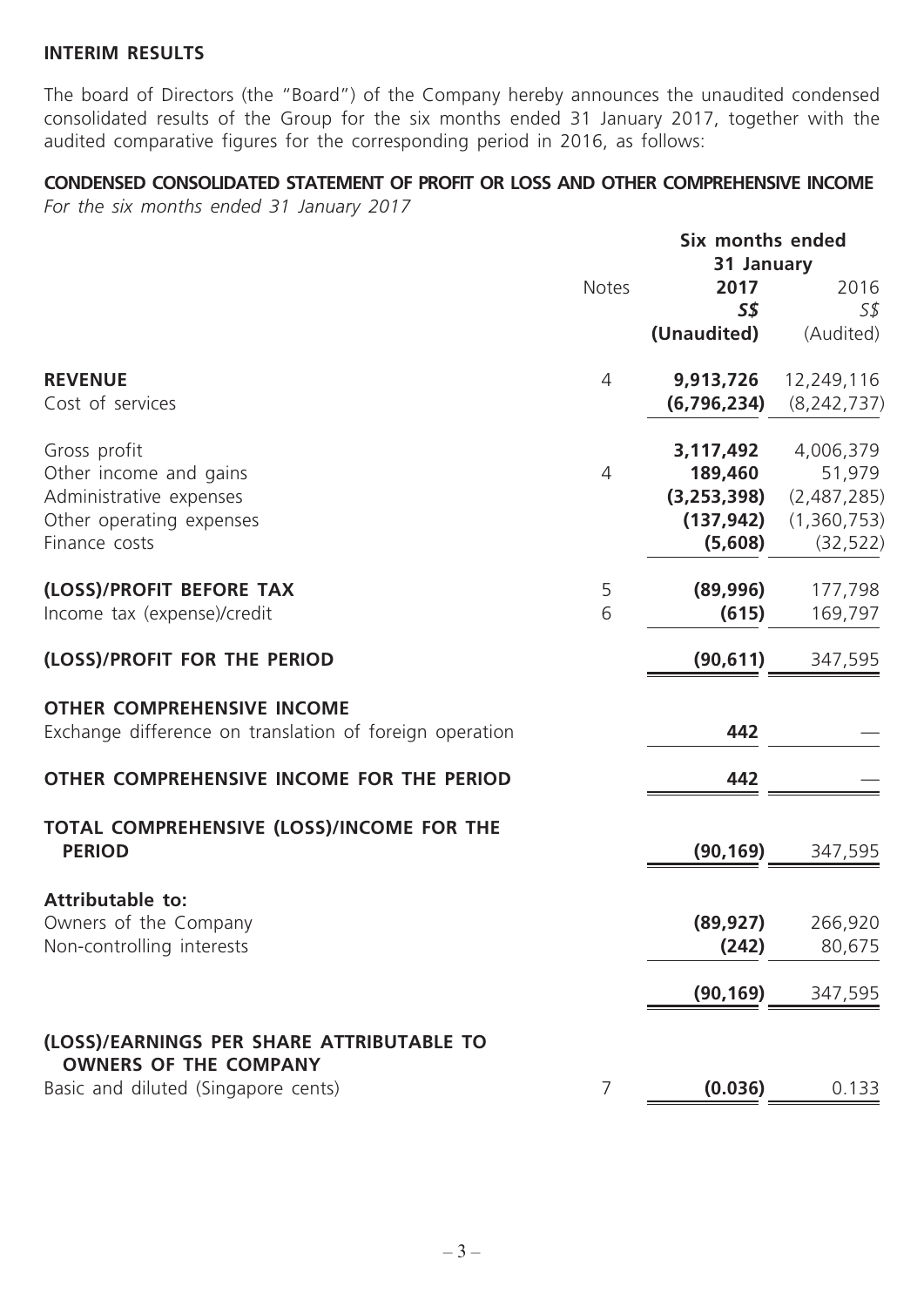## **CONDENSED CONSOLIDATED STATEMENT OF FINANCIAL POSITION**

*As at 31 January 2017*

|                                                                                                                                                                       | <b>Notes</b> | 31 January<br>2017<br><b>S\$</b><br>(Unaudited)        | 31 July<br>2016<br>5\$<br>(Audited)             |
|-----------------------------------------------------------------------------------------------------------------------------------------------------------------------|--------------|--------------------------------------------------------|-------------------------------------------------|
| <b>NON-CURRENT ASSETS</b><br>Plant and equipment<br>Goodwill<br>Deferred tax assets                                                                                   | 9<br>10      | 880,561<br>910,453<br>126,649                          | 895,653<br>886,341<br>142,262                   |
| Total non-current assets                                                                                                                                              |              | 1,917,663                                              | 1,924,256                                       |
| <b>CURRENT ASSETS</b><br>Trade receivables<br>Prepayments, deposits and other receivables<br>Cash and cash equivalents<br>Tax receivable                              | 11<br>12     | 4,010,897<br>305,417<br>6,950,722<br>35,323            | 2,824,269<br>225,830<br>8,287,411               |
| Total current assets                                                                                                                                                  |              | 11,302,359                                             | 11,337,510                                      |
| <b>CURRENT LIABILITIES</b><br>Trade payables<br>Other payables and accruals<br>Interest-bearing bank borrowings<br>Tax payable                                        | 13<br>14     | 80,045<br>2,281,988<br>23,985                          | 5,840<br>1,930,884<br>295,544<br>76,866         |
| Total current liabilities                                                                                                                                             |              | 2,386,018                                              | 2,309,134                                       |
| <b>NET CURRENT ASSETS</b>                                                                                                                                             |              | 8,916,341                                              | 9,028,376                                       |
| <b>TOTAL ASSETS LESS CURRENT LIABILITIES</b>                                                                                                                          |              | 10,834,004                                             | 10,952,632                                      |
| <b>NON-CURRENT LIABILITIES</b><br>Deferred tax liabilities                                                                                                            |              | 56,670                                                 | 85,371                                          |
|                                                                                                                                                                       |              | 56,670                                                 | 85,371                                          |
| <b>NET ASSETS</b>                                                                                                                                                     |              | 10,777,334                                             | 10,867,261                                      |
| <b>EQUITY</b><br>Equity attributable to owners of the Company<br>Share capital<br>Share premium<br>Merger reserve<br>Retained profits<br>Exchange fluctuation reserve | 15           | 433,000<br>12,079,017<br>(2,379,552)<br>644,427<br>442 | 433,000<br>12,079,017<br>(2,379,552)<br>734,796 |
|                                                                                                                                                                       |              | 10,777,334                                             | 10,867,261                                      |
| Total equity                                                                                                                                                          |              | 10,777,334                                             | 10,867,261                                      |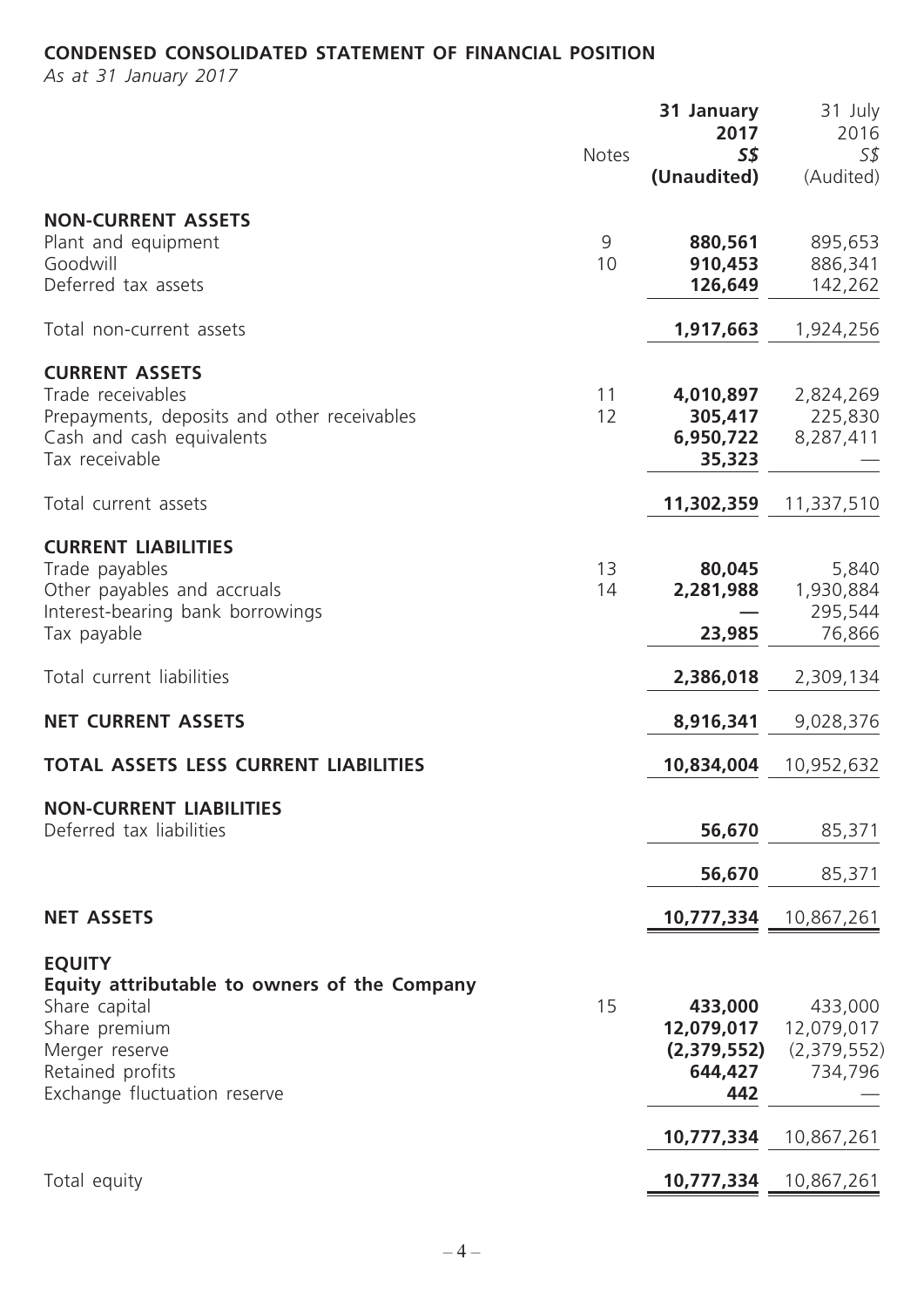## **CONDENSED CONSOLIDATED STATEMENT OF CHANGES IN EQUITY**

*For the six months ended 31 January 2017*

|                                                                                                                                |                                |                                |                                            | Attributable to owners of the Company |                                                                |                               |                               |
|--------------------------------------------------------------------------------------------------------------------------------|--------------------------------|--------------------------------|--------------------------------------------|---------------------------------------|----------------------------------------------------------------|-------------------------------|-------------------------------|
|                                                                                                                                | <b>Share</b><br>capital<br>S\$ | <b>Share</b><br>premium<br>S\$ | <b>Merger</b><br>reserve<br>S <sub>s</sub> | profits<br>S <sub>s</sub>             | Exchange<br>Retained fluctuation controlling<br>reserve<br>5\$ | Non-<br>interests<br>S\$      | <b>Total</b><br>equity<br>S\$ |
|                                                                                                                                |                                |                                |                                            |                                       |                                                                |                               |                               |
| 2017 (Unaudited)<br>At 1 August 2016                                                                                           | 433,000                        | 12,079,017                     | (2,379,552)                                | 734,796                               |                                                                |                               | 10,867,261                    |
| Acquisition of a subsidiary<br>Loss for the period                                                                             |                                |                                |                                            | (90, 369)                             |                                                                | 17,172<br>(242)               | 17,172<br>(90, 611)           |
| Acquisition of non-controlling<br>interests without a change in<br>control<br>Exchange difference on<br>translation of foreign |                                |                                |                                            |                                       |                                                                | (16,930)                      | (16, 930)                     |
| operation                                                                                                                      |                                |                                |                                            |                                       | 442                                                            |                               | 442                           |
| At 31 January 2017                                                                                                             |                                | 433,000 12,079,017             | (2,379,552)                                | 644,427                               | 442                                                            | $\overbrace{\phantom{13333}}$ | 10,777,334                    |
| 2016 (Audited)<br>At 1 August 2015                                                                                             |                                |                                | 977,295                                    | 1,851,231                             |                                                                | 254,726                       | 3,083,252                     |
| Total comprehensive income for<br>the period                                                                                   |                                |                                |                                            | 266,920                               |                                                                | 80,675                        | 347,595                       |
| At 31 January 2016                                                                                                             |                                |                                | 977,295                                    | 2,118,151                             |                                                                | 335,401                       | 3,430,847                     |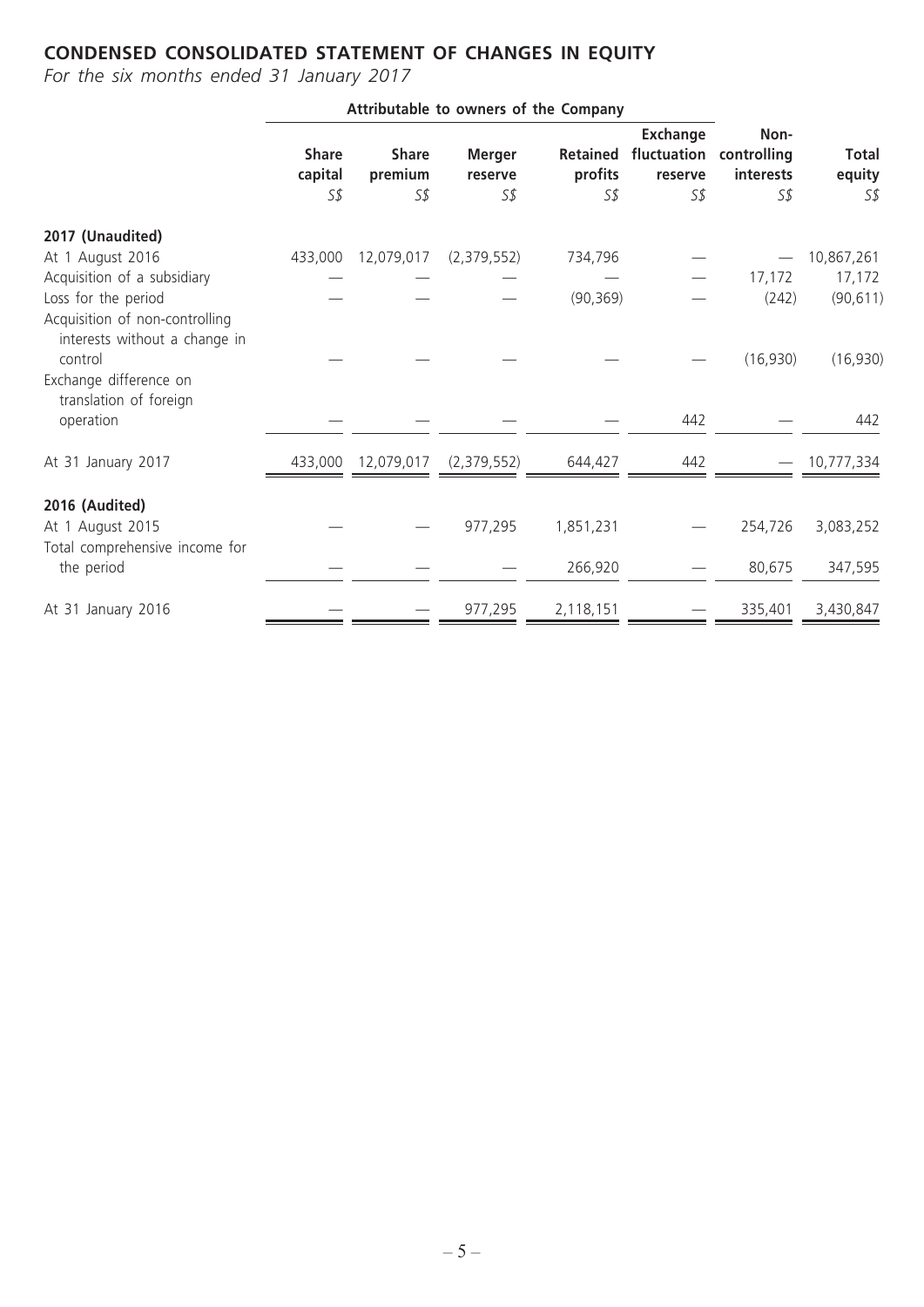## **CONDENSED CONSOLIDATED STATEMENT OF CASH FLOWS**

*For the six months ended 31 January 2017*

|                                                                                                                         | Six months ended                 |                        |
|-------------------------------------------------------------------------------------------------------------------------|----------------------------------|------------------------|
|                                                                                                                         | 31 January<br>2017<br><b>S\$</b> | 2016<br>S\$            |
|                                                                                                                         | (Unaudited)                      | (Audited)              |
| <b>CASH FLOWS FROM OPERATING ACTIVITIES</b>                                                                             |                                  |                        |
| (Loss)/profit before tax<br>Adjustments for:                                                                            | (89,996)                         | 177,798                |
| Depreciation                                                                                                            | 191,022                          | 142,629                |
| Finance costs                                                                                                           | 5,608                            | 32,522                 |
| Foreign exchange gain<br>Interest income                                                                                | (53, 305)<br>(92)                |                        |
|                                                                                                                         | 53,237                           | 352,949                |
| Increase in trade receivables                                                                                           | (1, 186, 186)                    | (489, 915)             |
| Increase in prepayments, deposits and other receivables<br>Increase in trade payables                                   | (57, 374)<br>74,205              | (230, 303)<br>77,156   |
| Increase in other payables and accruals                                                                                 | 252,484                          | 812,916                |
| Cash (used in)/from operations                                                                                          | (863, 634)                       | 522,803                |
| Income tax paid                                                                                                         | (101, 907)                       | (35, 379)              |
| Net cash flows (used in)/from operating activities                                                                      | (965, 541)                       | 487,424                |
| <b>CASH FLOWS FROM INVESTING ACTIVITIES</b>                                                                             |                                  |                        |
| Purchase of plant and equipment<br>Acquisition of a subsidiary                                                          | (174, 460)<br>51,067             | (189,099)              |
| Repayment from related parties                                                                                          |                                  | 70,700                 |
| Advances to related parties                                                                                             |                                  | (224, 255)             |
| Interest received                                                                                                       | 92                               |                        |
| Net cash flows used in investing activities                                                                             | (123, 301)                       | (342, 654)             |
| <b>CASH FLOWS FROM FINANCING ACTIVITIES</b>                                                                             |                                  |                        |
| Repayment of bank borrowings                                                                                            | (2,537,754)                      | (6,424,509)            |
| Proceeds from bank borrowings<br>Interest paid                                                                          | 2,242,210<br>(5,608)             | 5,890,438<br>(32, 522) |
| Repayment of loan from a director                                                                                       |                                  | (787, 498)             |
| Advances from a director                                                                                                |                                  | 1,751,454              |
| Advances from related parties                                                                                           |                                  | 10,782                 |
| Net cash flows (used in)/from financing activities                                                                      | (301, 152)                       | 408,145                |
| NET (DECREASE)/INCREASE IN CASH AND CASH EQUIVALENTS                                                                    | (1,389,994)                      | 552,915                |
| Cash and cash equivalents at beginning of period<br>Effect of foreign exchange rate changes on the balance of cash held | 8,287,411                        | 1,031,029              |
| in a foreign currency                                                                                                   | 53,305                           |                        |
| CASH AND CASH EQUIVALENTS AT END OF PERIOD                                                                              | 6,950,722                        | 1,583,944              |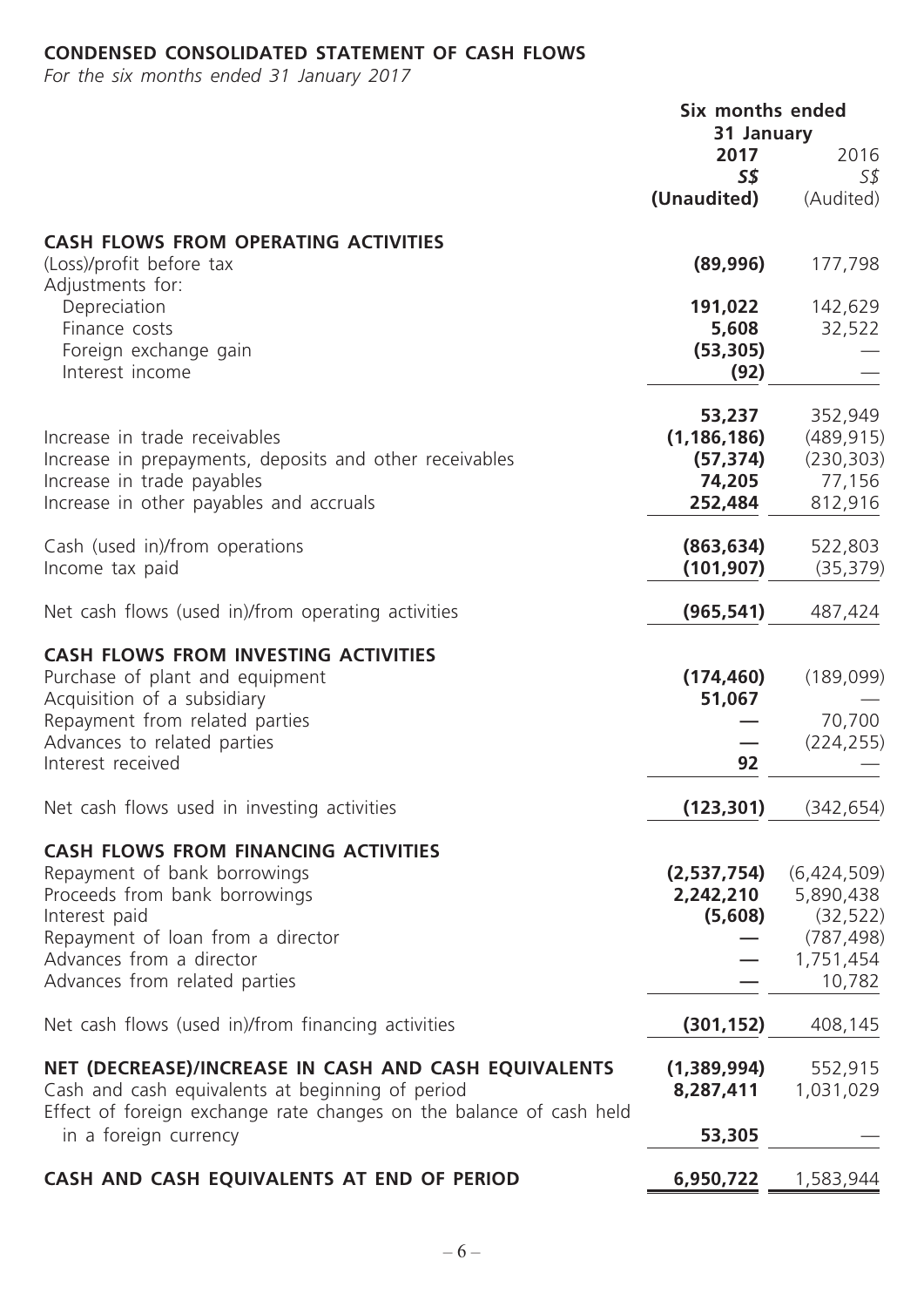## **NOTES TO THE CONDENSED CONSOLIDATED FINANCIAL STATEMENTS**

*For the six months ended 31 January 2017*

#### **1. GENERAL**

The Company is an exempted company with limited liability incorporated in the Cayman Islands. The Company's registered office address is Clifton House, 75 Fort Road, PO Box 1350, Grand Cayman KY1-1108 Cayman Islands. The Company was registered with the Registrar of Companies in Hong Kong as a non-Hong Kong company under Part 16 of the Companies Ordinance (Chapter 622 of the laws of Hong Kong) (the "Companies Ordinance") on 22 December 2015 and the principal place of business in Hong Kong registered is 19th Floor, Prosperity Tower, 39 Queen's Road Central, Central, Hong Kong. The head office and principal place of business of the Group is at 27 New Bridge Road, Singapore 059391. The shares of the Company were listed on GEM on 15 July 2016.

The Company is a subsidiary of Centrex Treasure Holdings Limited ("Centrex Treasure"), incorporated in the British Virgin Islands, which is also the Company's ultimate holding company.

The Company is an investment holding company. The Company and its subsidiaries (the "Group") was involved in the following principal activities:

- manpower outsourcing
- manpower recruitment
- manpower training

#### **2. REORGANISATION AND BASIS OF PREPARATION**

Prior to the Reorganisation (as defined below), all the entities comprising the Group were under the common control of Mr. Sim Hak Chor ("Mr. Sim" or the "Controlling Shareholder") and held by him directly or indirectly. In preparation for the listing (the "Listing") of the Company's shares on GEM of the Stock Exchange, the entities now comprising the Group underwent a group reorganisation (the "Reorganisation") to enable the Company to become the holding company of the Group. Details of the Reorganisation are set out in the section headed "History, Reorganisation and Group Structure" in the listing prospectus of the Company dated 5 July 2016 (the "Prospectus").

The companies now comprising the Group were under the common control of the Controlling Shareholder before and after the Reorganisation. The Group resulting from the Reorganisation is regarded as a continuing entity. Accordingly, the condensed consolidated financial statements have been prepared to include the results of the companies now comprising the Group as if the group structure upon the completion of the Reorganisation had been in existence throughout the period, or since the date when the subsidiaries first came under the common control of the Controlling Shareholder, or since their respective dates of incorporation, where this is a shorter period.

Equity interests in subsidiaries held by parties other than the Controlling Shareholder prior to the Reorganisation are presented as non-controlling interests in equity.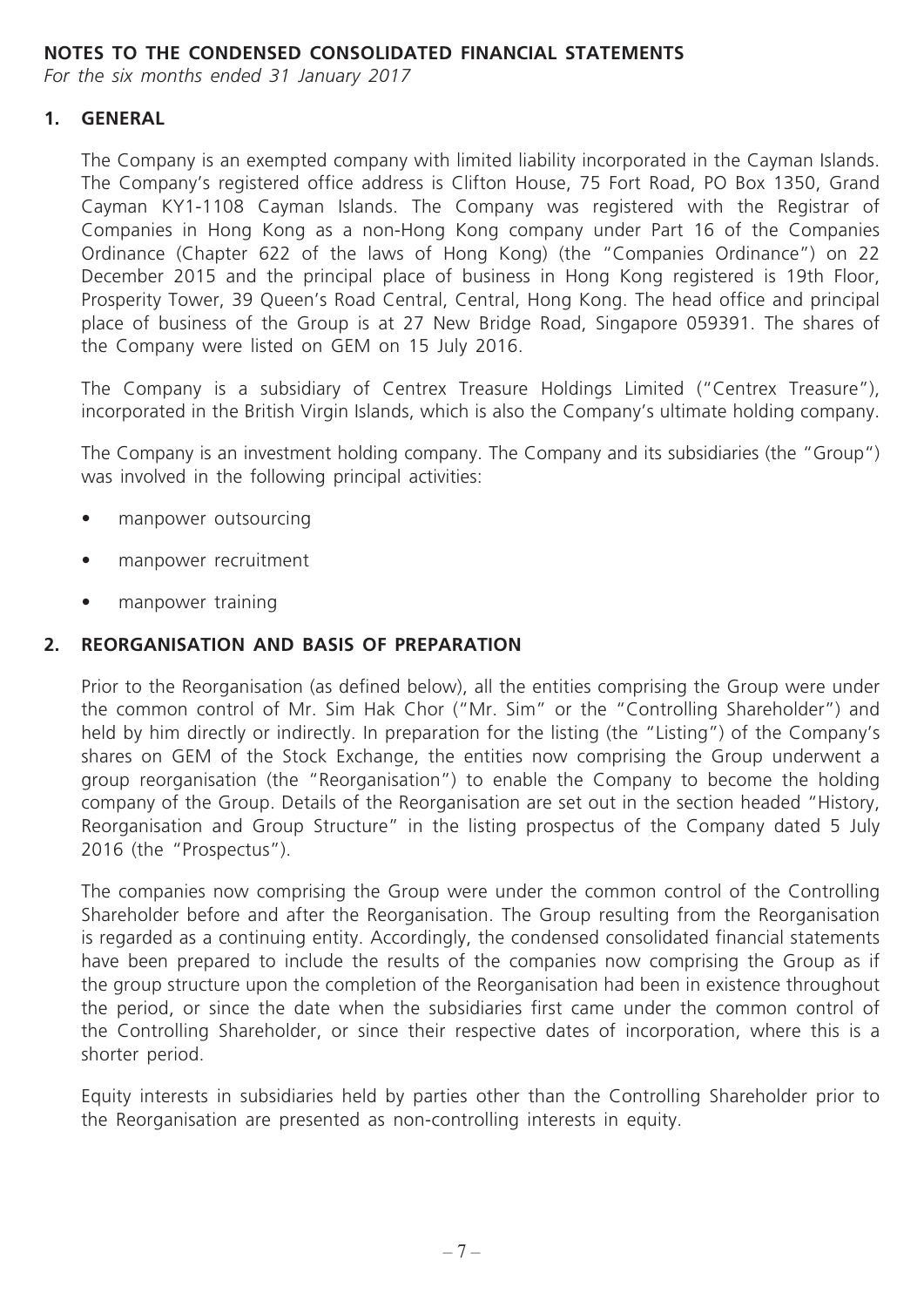The condensed consolidated financial statements for the six months ended 31 January 2017 have been prepared in accordance with International Accounting Standard 34 "Interim Financial Reporting" issued by the International Accounting Standards Board and the applicable disclosures required by the Rules Governing the Listing of Securities on the GEM of the Stock Exchange.

The condensed consolidated financial statements should be read in conjunction with the audited financial statements for the year ended 31 July 2016, which have been prepared in accordance with International Financial Reporting Standards ("IFRSs") which include International Accounting Standards ("IASs") and Interpretations promulgated by the International Accounting Standards Board and the disclosure requirements of the Hong Kong Companies Ordinance. The accounting policies and methods of computation used in the preparation of these condensed financial statements are consistent with those used in the annual financial statements for the year ended 31 July 2016.

All IFRSs effective for the accounting period commencing from 1 August 2016, together with the relevant transitional provisions, have been adopted by the Group in preparation of these condensed consolidated financial statements. The adoption of these new/revised IFRSs does not result in changes to the Group's accounting policies and has no material effect on the amounts reported for the current or prior period.

The condensed consolidated financial statements have been prepared under the historical cost convention. The condensed consolidated financial statements are presented in Singapore dollars ("S\$" or "\$") except when otherwise indicated.

## **3. SEGMENT INFORMATION**

The Group is principally engaged in the provision of manpower services. Information reported to the Group's management for the purpose of resources allocation and performance assessment presents the operating results of the Group as a whole since the Group's resources are integrated and no discrete operating segment is available. Accordingly, no operating segment information is presented.

During the six months ended 31 January 2017, revenue, operating expenses, assets and liabilities are mainly derived from the Group's operations in Singapore.

At the end of each reporting period, the Group's non-current assets were mainly located in Singapore.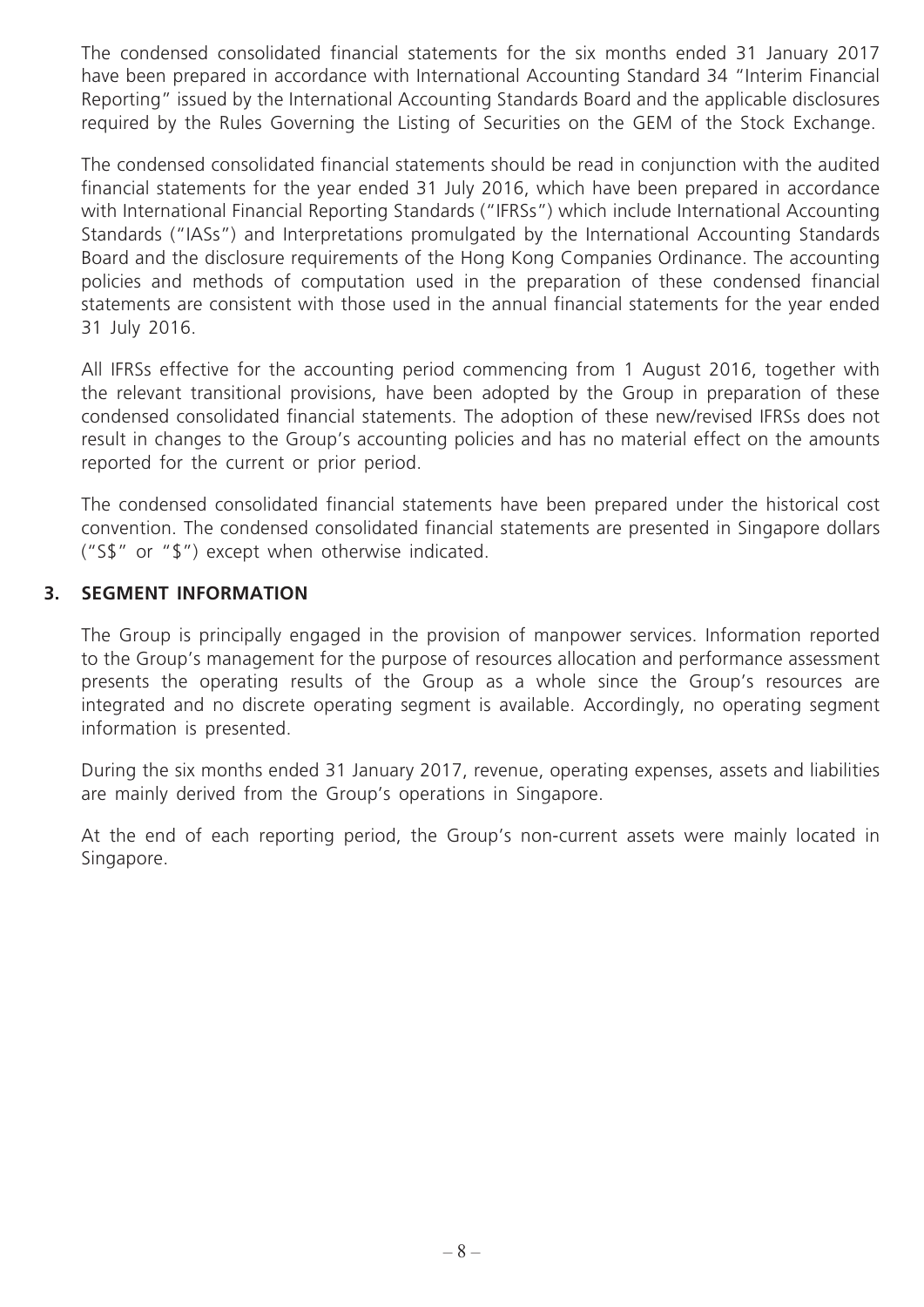## **4. REVENUE, OTHER INCOME AND GAINS**

|                                             | Six months ended<br>31 January |            |
|---------------------------------------------|--------------------------------|------------|
|                                             |                                |            |
|                                             | 2017                           | 2016       |
|                                             | 5\$                            | S\$        |
|                                             | (Unaudited)                    | (Audited)  |
| <b>Revenue</b>                              |                                |            |
| Manpower outsourcing                        | 8,958,110                      | 11,038,401 |
| Manpower recruitment                        | 380,724                        | 514,542    |
| Manpower training                           | 574,892                        | 696,173    |
|                                             | 9,913,726                      | 12,249,116 |
|                                             |                                |            |
| Other income and gains<br>Government grants | 19,875                         | 16,378     |
| Sundry income                               | 31,735                         | 27,436     |
| Foreign exchange gain                       | 53,305                         | 8,165      |
| Forfeiture income                           | 45,750                         |            |
| Sale of merchandise                         | 38,703                         |            |
| Interest income                             | 92                             |            |
|                                             | 189,460                        | 51,979     |

## **5. (LOSS)/PROFIT BEFORE TAX**

The Group's (loss)/profit before tax is arrived at after charging:

|                                                               | Six months ended |           |  |
|---------------------------------------------------------------|------------------|-----------|--|
|                                                               | 31 January       |           |  |
|                                                               | 2017             | 2016      |  |
|                                                               | S\$              | S\$       |  |
|                                                               | (Unaudited)      | (Audited) |  |
| Cost of services                                              | 6,796,234        | 8,242,737 |  |
| Depreciation                                                  | 191,022          | 142,629   |  |
| Auditors' remuneration                                        | 119,503          | 24,750    |  |
| Employee benefit expense (excluding Directors' remuneration): |                  |           |  |
| $-$ Salaries and bonuses <sup>(1)</sup>                       | 7,134,782        | 7,837,352 |  |
| - Central Provident Fund contributions <sup>(2)</sup>         | 785,435          | 847,842   |  |
| - Foreign Worker Levy <sup>(3)</sup>                          | 542,200          | 584,942   |  |
| - Short-term benefits                                         | 47,122           | 41,584    |  |
| Listing expenses                                              |                  | 1,285,966 |  |

(1) Salaries and bonuses included casual labour costs of S\$5,522,756 (2016: S\$6,478,972) for the six months ended 31 January 2017. These amounts have been included in the cost of services.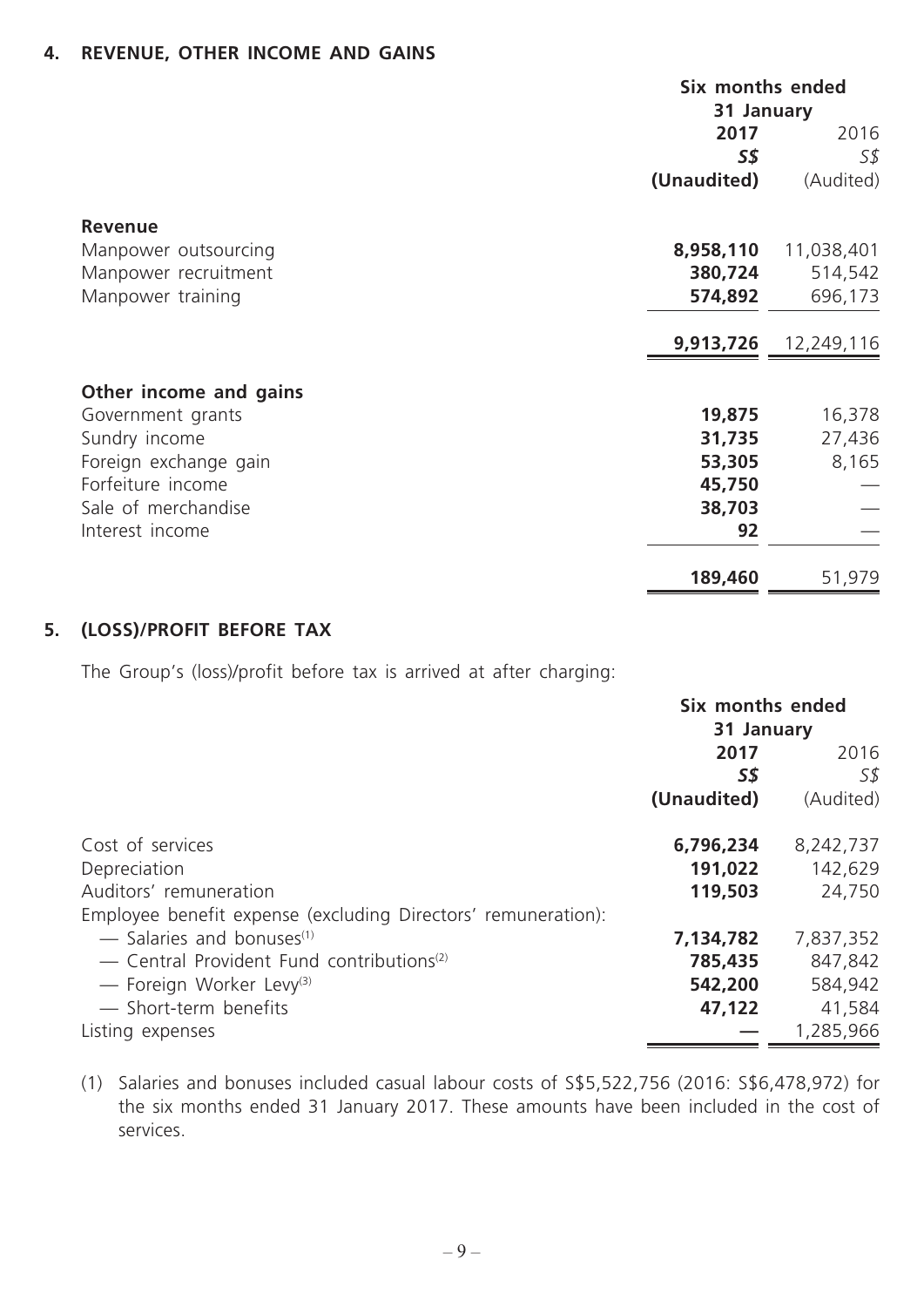- (2) Central Provident Fund ("CPF") contributions included casual labour costs of S\$614,075 (2016: S\$710,410) for the six months ended 31 January 2017. These amounts have been included in the cost of services.
- (3) Foreign Worker Levy included casual labour costs of S\$441,616 (2016: S\$492,983) for the six months ended 31 January 2017. These amounts have been included in the cost of services.

#### **6. INCOME TAX EXPENSE/(CREDIT)**

The Group is subject to income tax on an entity basis on profits arising in or derived from the jurisdictions in which members of the Group are domiciled and operated.

Singapore corporate tax has been provided at the rate of 17% (2016: 17%) on the chargeable income arising in Singapore during the period after offsetting any tax losses brought forward.

For the subsidiary operating in Republic of Korea, corporate tax has been provided at the rate of 10% (2016: Nil) on the estimated assessable profit for the period.

#### **Major components of income tax expense/(credit)**

The major components of income tax expense/(credit) for the six months ended 31 January 2017 and 2016 are:

|                                           | Six months ended |            |  |
|-------------------------------------------|------------------|------------|--|
|                                           | 31 January       |            |  |
|                                           | 2017             | 2016       |  |
|                                           | 5\$              | 5\$        |  |
|                                           | (Unaudited)      | (Audited)  |  |
| Current income tax:                       |                  |            |  |
| Charge for the period                     | 13,702           | 119,248    |  |
| Over provision in respect of prior years  |                  | (5, 458)   |  |
| Deferred income tax:                      |                  |            |  |
| Credit for the period                     | (13,087)         | (283, 587) |  |
| Total tax expense/(credit) for the period | 615              | (169, 797) |  |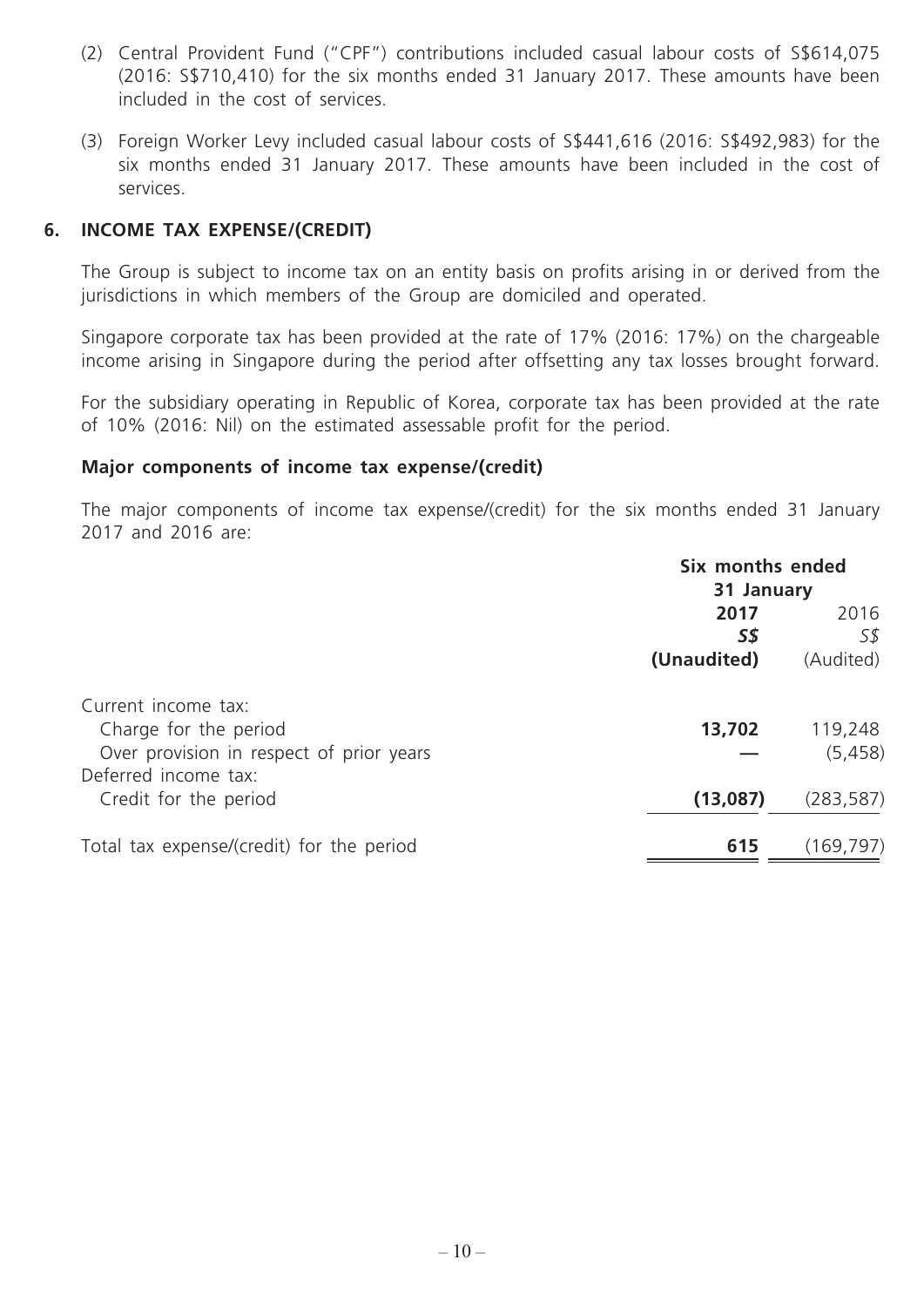## **Relationship between income tax expense/(credit) and accounting (loss)/profit**

A reconciliation between income tax expense/(credit) and the product of accounting (loss)/profit multiplied by the applicable corporate tax rates for the six months ended 31 January 2017 and 2016 are as follows:

|                                                               | Six months ended<br>31 January |            |
|---------------------------------------------------------------|--------------------------------|------------|
|                                                               | 2017                           | 2016       |
|                                                               | <b>S\$</b>                     | S\$        |
|                                                               | (Unaudited)                    | (Audited)  |
| (Loss)/profit before tax                                      | (89, 996)                      | 177,798    |
| Tax calculated at the domestic rates applicable to profits    |                                |            |
| in the countries where the Group operates                     | (24, 022)                      | 30,226     |
| Adjustments in respect of prior periods:                      |                                |            |
| - Current tax                                                 |                                | (5, 458)   |
| Adjustments in respect of deferred tax of prior periods       |                                | (284, 879) |
| Income not subject to tax                                     |                                | (1,388)    |
| Expenses not deductible for tax                               | 55,300                         | 219,447    |
| Effect of partial tax exemption                               | (4,888)                        | (37, 228)  |
| Tax rebate                                                    | (2,018)                        | (25, 226)  |
| Enhanced allowances and deductions                            | (31, 216)                      | (9, 518)   |
| Tax losses not recognised                                     | 11,166                         |            |
| Tax losses and capital allowances utilised from prior periods |                                | (43, 152)  |
| Others                                                        | (3,707)                        | (12, 621)  |
| Income tax expense/(credit)                                   | 615                            | (169, 797) |

The above reconciliation is prepared by aggregating separate reconciliations for each national jurisdiction.

## **7. (LOSS)/EARNINGS PER SHARE ATTRIBUTABLE TO OWNERS OF THE COMPANY**

|                                                               | Six months ended<br>31 January |           |
|---------------------------------------------------------------|--------------------------------|-----------|
|                                                               | 2017                           | 2016      |
|                                                               | S\$                            | 5\$       |
|                                                               | (Unaudited)                    | (Audited) |
| (Loss)/profit attributable to owners of the Company $(5\$ )   | (89, 927)                      | 266,920   |
| Weighted average number of shares in issue                    | 250,000,000 200,000,000        |           |
| Basic and diluted (loss)/earnings per share (Singapore cents) | (0.036)                        | 0.133     |

The calculation of the basic (loss)/earnings per share is based on the (loss)/profit for the period attributable to owners of the Company and the weighted average number of shares in issue. The number of shares for the purpose of basic earnings per share for the six months ended 31 January 2016 is based on the assumption that 200,000,000 ordinary shares of the Company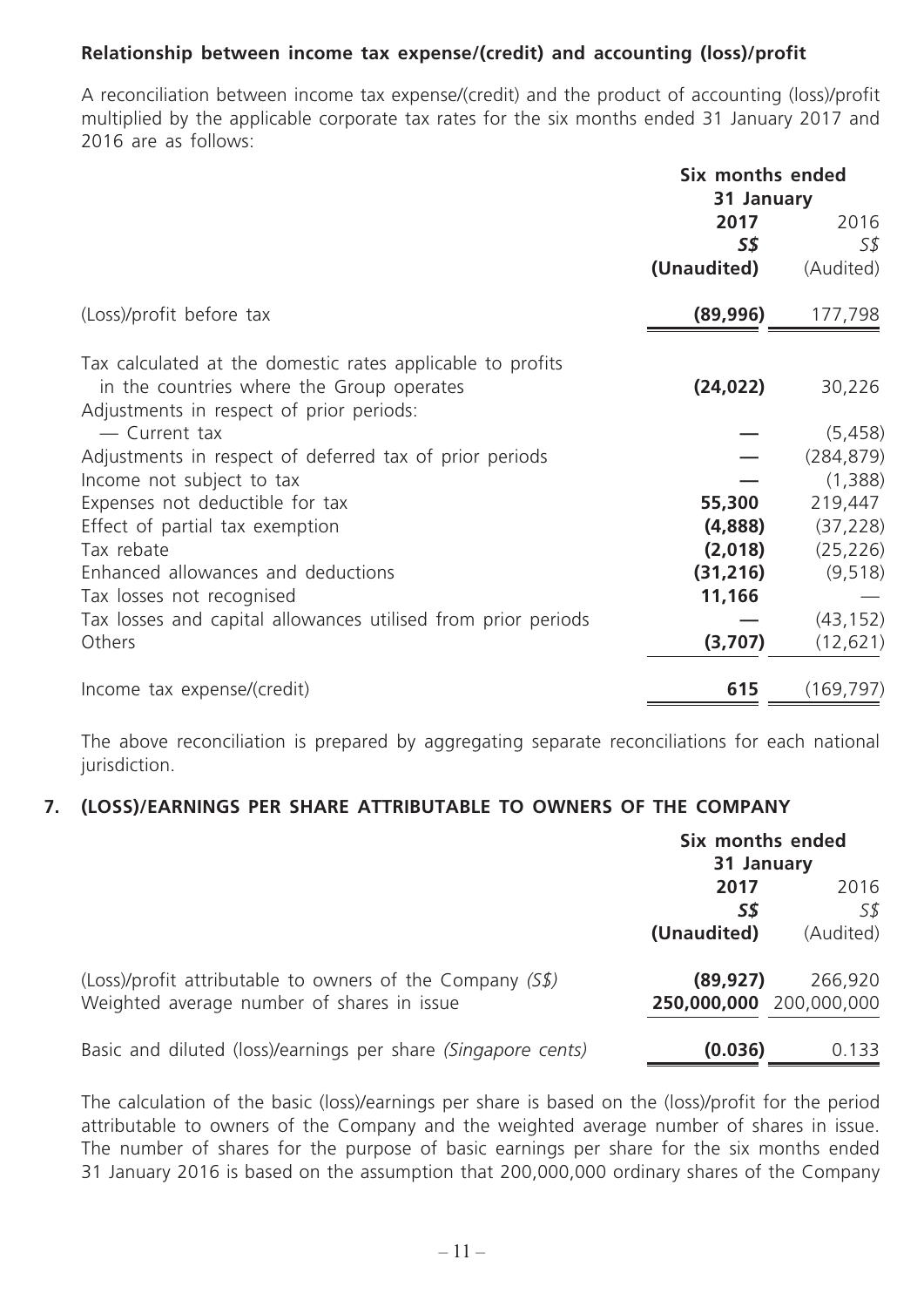are in issue and issuable, comprising an aggregate of 10,000 ordinary shares and 199,990,000 ordinary shares issuable upon capitalisation of share premium, as if the Reorganisation was effective on 1 August 2015.

The diluted (loss)/earnings per share is the same as the basic (loss)/earnings per share as the Group had no potentially dilutive ordinary shares in issue during the six months ended 31 January 2017 and 2016.

#### **8. DIVIDENDS**

The Board does not recommend the payment of an interim dividend for the six months ended 31 January 2017 (2016: Nil).

### **9. PLANT AND EQUIPMENT**

During the six months ended 31 January 2017, the Group acquired assets with aggregate cost of S\$174,460 (2016: S\$189,099).

#### **10. GOODWILL**

|                                                                                                                     | 5\$               |
|---------------------------------------------------------------------------------------------------------------------|-------------------|
| At 1 August 2015, 31 July 2016 and 1 August 2016 (Audited)<br>Acquisition of a subsidiary<br>Accumulated impairment | 886,341<br>24,112 |
| At 31 January 2017 (Unaudited)                                                                                      | 910,453           |

#### **11. TRADE RECEIVABLES**

| As at       | As at     |
|-------------|-----------|
| 31 January  | 31 July   |
| 2017        | 2016      |
| 5\$         | S\$       |
| (Unaudited) | (Audited) |
| 3,427,673   | 2,471,287 |
| 583,224     | 352,982   |
| 4,010,897   | 2,824,269 |
|             |           |

Trade receivables are non-interest bearing and are generally on 30-days terms.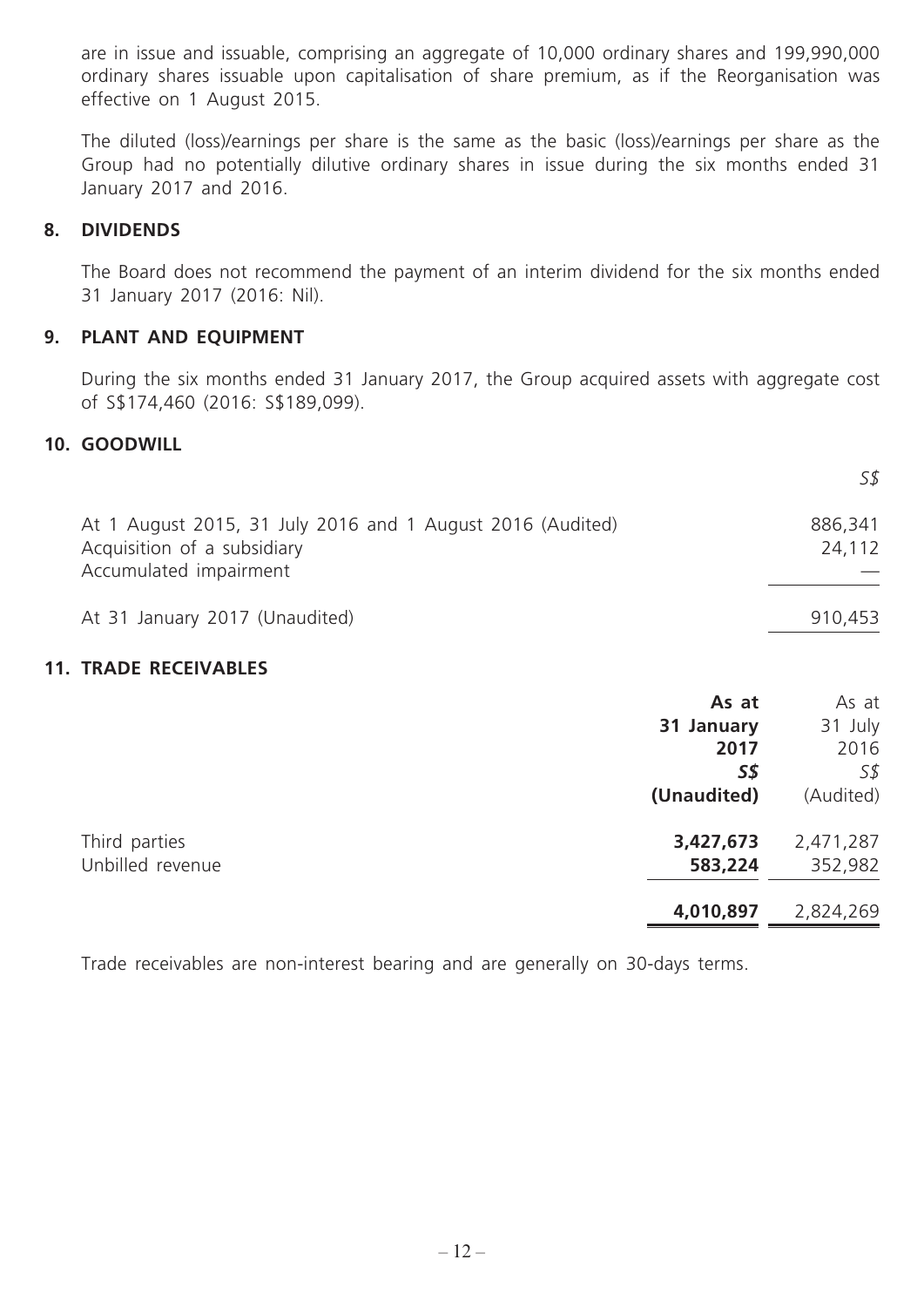An aged analysis of trade receivables as at the end of the reporting period, based on the invoice date, is as follows:

|                                                 | As at       | As at     |
|-------------------------------------------------|-------------|-----------|
|                                                 | 31 January  | 31 July   |
|                                                 | 2017        | 2016      |
|                                                 | <b>S\$</b>  | S\$       |
|                                                 | (Unaudited) | (Audited) |
| Less than 30 days                               | 1,627,485   | 1,213,664 |
| 31 to 60 days                                   | 962,549     | 542,188   |
| 61 to 90 days                                   | 230,621     | 219,887   |
| More than 90 days                               | 607,018     | 495,548   |
|                                                 | 3,427,673   | 2,471,287 |
| 12. PREPAYMENTS, DEPOSITS AND OTHER RECEIVABLES |             |           |
|                                                 | As at       | As at     |
|                                                 | 31 January  | 31 July   |
|                                                 | 2017        | 2016      |
|                                                 | <b>S\$</b>  | S\$       |
|                                                 | (Unaudited) | (Audited) |
| Deposits                                        | 132,378     | 86,735    |
| Other receivables                               | 20,264      | 26,214    |
| Prepayments                                     | 152,775     | 112,881   |
|                                                 | 305,417     | 225,830   |
| <b>13. TRADE PAYABLES</b>                       |             |           |
|                                                 | As at       | As at     |
|                                                 | 31 January  | 31 July   |
|                                                 | 2017        | 2016      |
|                                                 | <b>S\$</b>  | S\$       |
|                                                 | (Unaudited) | (Audited) |
| Trade payables                                  | 80,045      | 5,840     |

Trade payables are non-interest-bearing and are generally settled on 14-day terms.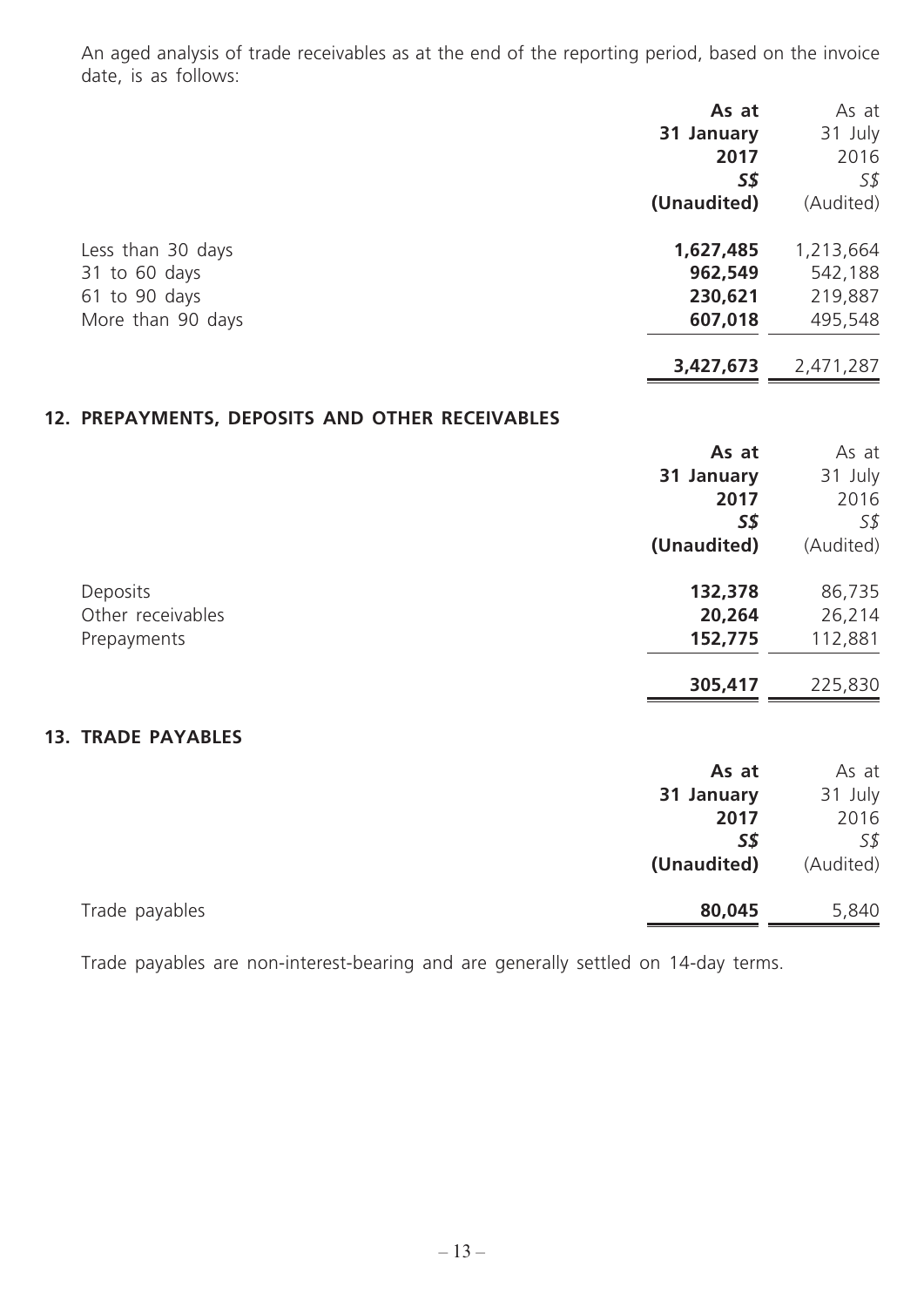An aged analysis of trade payables as at the end of the reporting period, based on the invoice date, is as follows:

|                                 | As at       | As at          |
|---------------------------------|-------------|----------------|
|                                 | 31 January  | 31 July        |
|                                 | 2017        | 2016           |
|                                 | <b>S\$</b>  | S <sub>s</sub> |
|                                 | (Unaudited) | (Audited)      |
| Less than 30 days               | 23,945      | 5,840          |
| 31 to 60 days                   | 56,100      |                |
|                                 | 80,045      | 5,840          |
| 14. OTHER PAYABLES AND ACCRUALS |             |                |
|                                 | As at       | As at          |
|                                 | 31 January  | 31 July        |
|                                 | 2017        | 2016           |
|                                 | <b>S\$</b>  | S\$            |
|                                 | (Unaudited) | (Audited)      |
| GST payables                    | 321,580     | 216,030        |
| Accrued casual labour costs     | 627,165     | 508,322        |
| Accrued staff costs             | 573,253     | 515,063        |
| Other payables                  | 759,990     | 691,469        |
|                                 | 2,281,988   | 1,930,884      |
|                                 |             |                |

## **15. SHARE CAPITAL**

The Company was incorporated on 12 November 2015 with authorised share capital of HK\$380,000 divided into 38,000,000 shares of HK\$0.01 each. On the date of incorporation, one ordinary share was allotted and issued to Centrex Treasure, a company controlled by Mr. Sim. On 20 June 2016, the authorised share capital of the Company was increased to HK\$50,000,000 divided into 5,000,000,000 shares of HK\$0.01 each, by the creation of an additional 4,962,000,000 shares ranking pari passu in all respects with the existing shares.

On 20 June 2016, the Company acquired the entire issued share capital of SingAsia Investments from Mr. Sim, Ms. Serene Tan, Mr. Ng Meng Choon, Mr. Woo Chee Sin and Mr. Wong Swee Fatt, which was satisfied by (i) allotment and issuance of 9,999 new shares of the Company to Centrex Treasure (as the nominee of each of Mr. Sim, Ms. Serene Tan, Mr. Ng Meng Choon, Mr. Woo Chee Sin and Mr. Wong Swee Fatt) credited as fully paid; and (ii) the crediting of the one nil-paid share, which was registered in the name of Centrex Treasure, as fully paid at par.

As part of the Share Offer (as defined below), the Company allotted and issued a total of 199,990,000 shares (of which 12,500,000 shares are sale shares) of the Company to Centrex Treasure, credited as fully paid at par, by way of capitalisation of the sum of HK\$1,999,900 standing to the credit of the share premium account of the Company (the "Capitalisation Issue").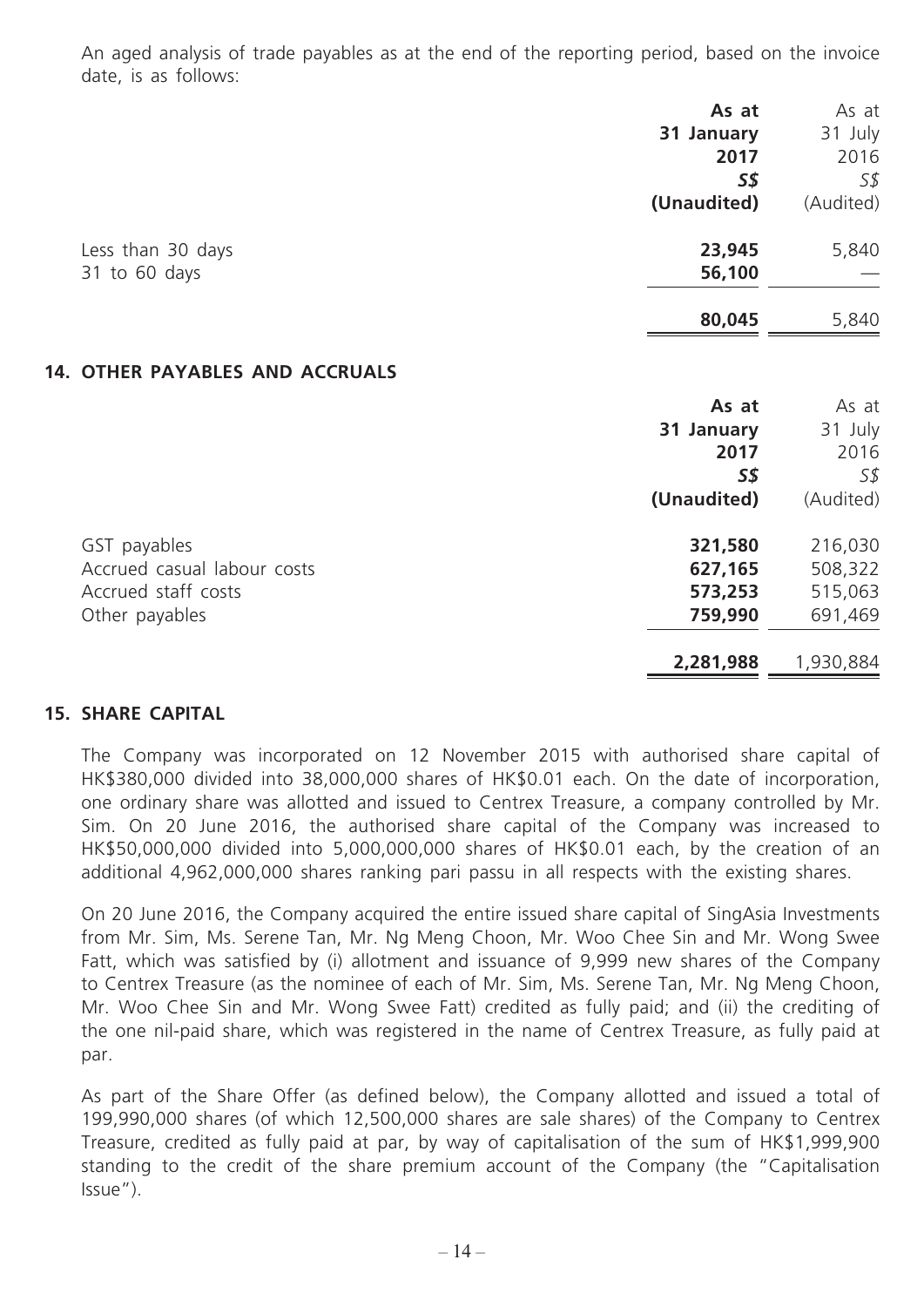The Company was successfully listed on the GEM board of the Stock Exchange on 15 July 2016 by way of share offer of 62,500,000 shares (including 12,500,000 sale shares) at the price of HK\$1 per share (the "Share Offer"). The net proceeds were approximately S\$4.49 million.

|                                              | No. of<br>shares | 5\$     |
|----------------------------------------------|------------------|---------|
| Issued and fully paid ordinary shares:       |                  |         |
| At date of incorporation                     |                  |         |
| Shares issued pursuant to the Reorganisation | 9.999            | 17      |
| Shares issued under the Capitalisation Issue | 199,990,000      | 346,383 |
| Shares issued under the Share Offer          | 50,000,000       | 86,600  |
| At 31 July 2016 and 31 January 2017          | 250,000,000      | 433,000 |

#### **16. RELATED PARTY TRANSACTIONS**

#### **Compensation of key management personnel**

|                      |             | Six months ended<br>31 January |  |
|----------------------|-------------|--------------------------------|--|
|                      | 2017        | 2016                           |  |
|                      | S\$         | S\$                            |  |
|                      | (Unaudited) | (Audited)                      |  |
| Salaries and bonuses | 405,360     | 353,040                        |  |
| CPF contributions    | 30,600      | 24,242                         |  |
|                      | 435,960     | 377,282                        |  |

The remuneration of executive directors and key executives of the Group is determined by having regard to the performance of individuals of the Group and market trends.

#### **17. EVENTS AFTER THE REPORTING PERIOD**

No significant events occurred since the end of the interim period for the six months ended 31 January 2017.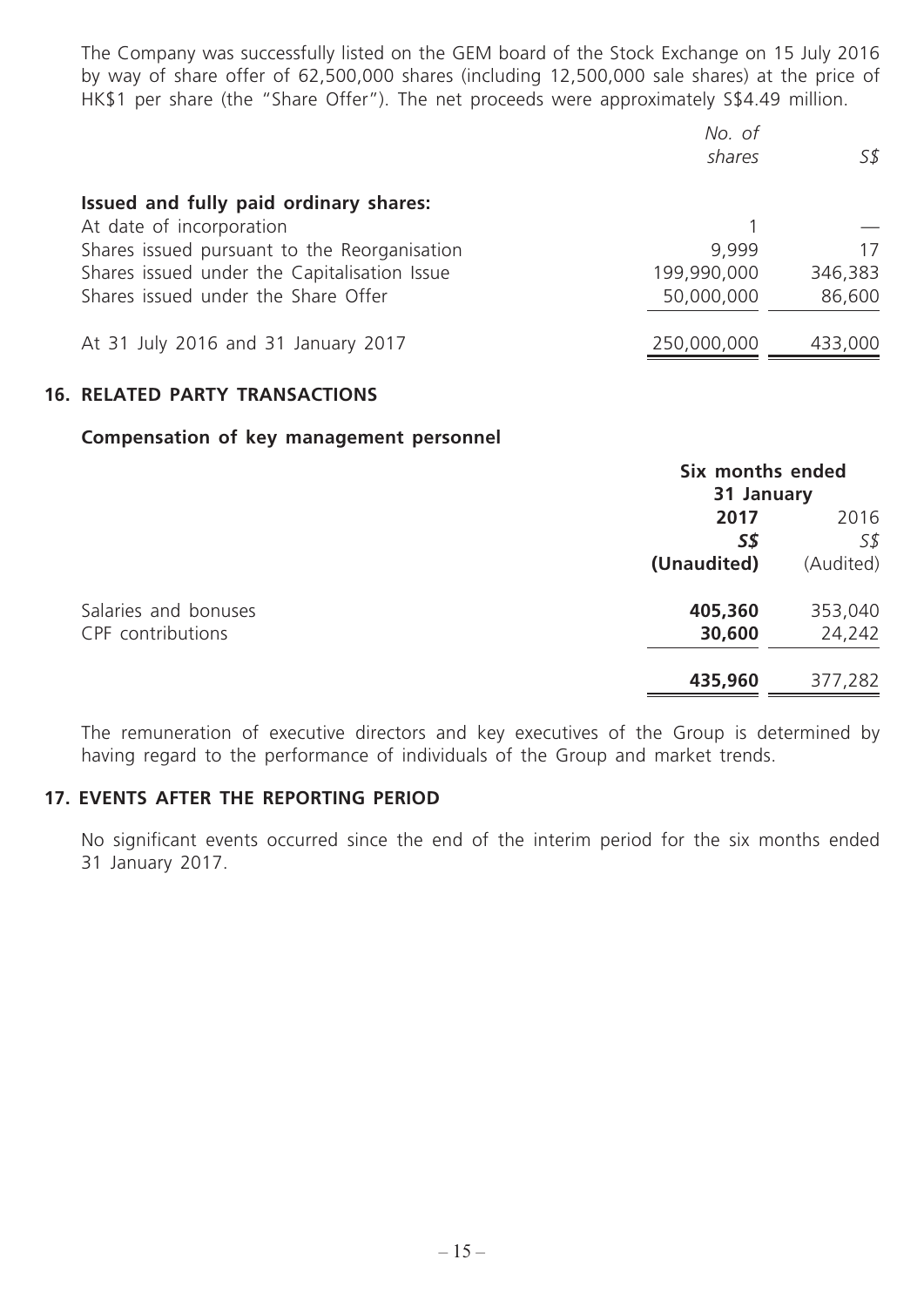## **MANAGEMENT DISCUSSION AND ANALYSIS**

#### **FINANCIAL REVIEW**

#### **Revenue**

The unaudited revenue of the Group amounted to approximately S\$9,914,000 for the six months ended 31 January 2017, representing a decrease of approximately S\$2,335,000 or 19.1% as compared with the six months ended 31 January 2016.

Revenue of the Group for the six months ended 31 January 2017 continued to be impacted by the global economic slowdown. Consumers were cautious and conservative in their spending amid the uncertain economic conditions.

This had a negative impact on the Group's business as changes in customers' spending power affect our revenue from manpower outsourcing services which are mainly derived from the hotel and resort, food and beverage ("F&B") and retail sectors.

#### **Gross Profit**

As a result of decrease in sales, the Group's gross profit decreased by approximately S\$889,000 or 22.2% from approximately S\$4,006,000 for the six months ended 31 January 2016 to approximately S\$3,117,000 for the six months ended 31 January 2017.

The overall gross profit margin decreased slightly from 32.7% for the six months ended 31 January 2016 to 31.4% for the six months ended 31 January 2017. The gross profit margin for manpower outsourcing services was lower for the six months ended 31 January 2017 as we had to charge more competitive prices amid the sluggish economic conditions. The lower gross profit margin for manpower outsourcing services was offset by better gross profit margin from both manpower recruitment and manpower training services as we generated more agency fees with high gross profit margin during this period.

#### **Other Income and Gains**

Other income and gains increased by approximately S\$137,000 from approximately S\$52,000 for the six months ended 31 January 2016 to approximately S\$189,000 for the six months ended 31 January 2017 due to unrealised foreign exchange gain on bank balances which are denominated in Hong Kong dollars, forfeiture income and income from sale of merchandise.

#### **Administrative Expenses**

Administrative expenses increased by approximately S\$766,000 or 30.8% from approximately S\$2,487,000 for the six months ended 31 January 2016 to approximately S\$3,253,000 for the six months ended 31 January 2017. The increase in administrative expenses is mainly due to our business expansion as well as higher professional fees incurred after the listing of the Company's shares on the Stock Exchange. The increase was primarily due to i) increase in professional fees of approximately S\$159,000 due to payments made for compliance advisory, company secretarial, financial report printing and various other services required by the Company after its Listing; ii) increase in staff costs of approximately S\$355,000 due to expansion of the manpower outsourcing services operations team as well as payment of staff bonus; and iii) increase in auditor's remuneration of approximately S\$95,000 after the Company's Listing.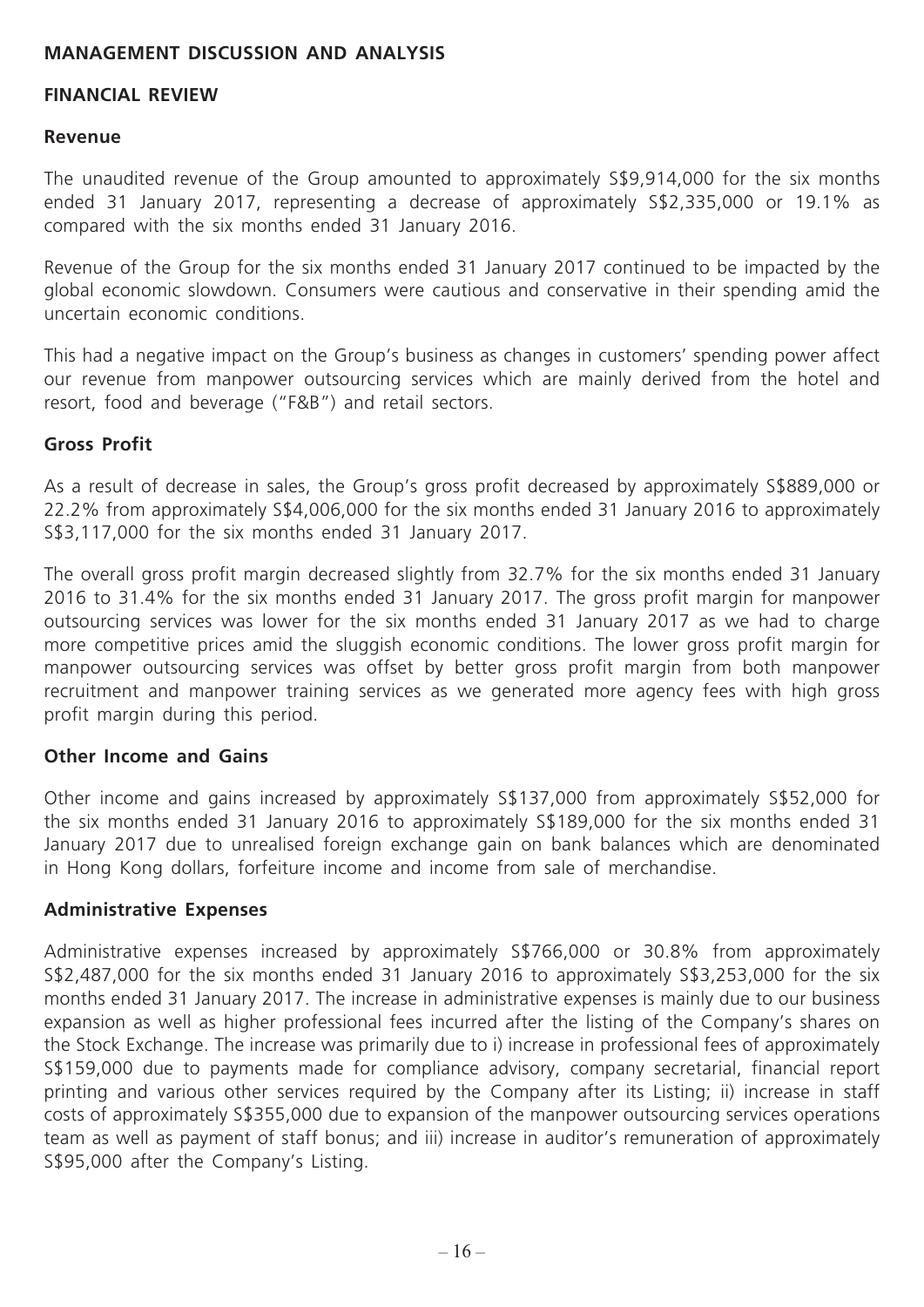## **Other Operating Expenses**

Other operating expenses for the six months ended 31 January 2016 included approximately S\$1,286,000 non-recurring listing expenses. Excluding the one-off listing expenses, other operating expenses increased by approximately S\$63,000 from approximately S\$75,000 for the six months ended 31 January 2016 to approximately S\$138,000 for the six months ended 31 January 2017 mainly due to higher transport and travelling expenses.

## **Finance Costs**

Finance costs decreased by approximately S\$27,000 from approximately S\$33,000 for the six months ended 31 January 2016 to approximately S\$6,000 for the six months ended 31 January 2017 due to repayment of bank borrowings from the proceeds received from the listing.

#### **Income Tax Expense/(Credit)**

The Group recorded a tax expense of approximately S\$600 notwithstanding a loss before tax of approximately S\$90,000 for the six months ended 31 January 2017 because i) the Group is subject to income tax on an entity basis on profits arising in or derived from the jurisdictions in which members of the Group are domiciled and operated; and ii) losses incurred by certain entities within the Group that are not subject to income taxes were accordingly not deductible for tax purposes.

## **Loss for the Period**

Due to the combined effect of lower gross profit, higher administrative expenses and partially offset by lower other operating expenses, the unaudited loss for the period of the Group was approximately S\$91,000 for the six months ended 31 January 2017, representing a decrease of approximately S\$438,000 as compared to the profit for the six months ended 31 January 2016.

#### **Employee Information**

As at 31 January 2017, the Group had an aggregate of 259 employees (2016: 288), comprising of 2 executive Directors (2016: 2), 98 support staff (2016: 97) and 159 full-time deployment staff (2016: 189).

Our employees are remunerated according to their job scope and responsibilities. Our local employees are also entitled to discretionary bonus depending on their respective performance. Our foreign workers are employed on contractual basis and are remunerated according to their work skills.

Total staff costs amounted to approximately S\$8,773,000 for the six months ended 31 January 2017 (2016: S\$9,470,000). Total staff costs included casual labour costs of approximately S\$6,578,000 for the six months ended 31 January 2017 (2016: S\$7,682,000) which are also included in the cost of services.

## **Acquisition of a subsidiary**

On 19 September 2016, the Group acquired 80% of TCC Korea Inc, a private limited liability company incorporated in Republic of Korea which is engaged in the provision of manpower recruitment services, for a cash consideration of approximately S\$88,000.

On 23 November 2016, the Group acquired the remaining 20% of TCC Korea Inc, for a cash consideration of approximately S\$22,000. Following this transaction, TCC Korea Inc became a whollyowned subsidiary.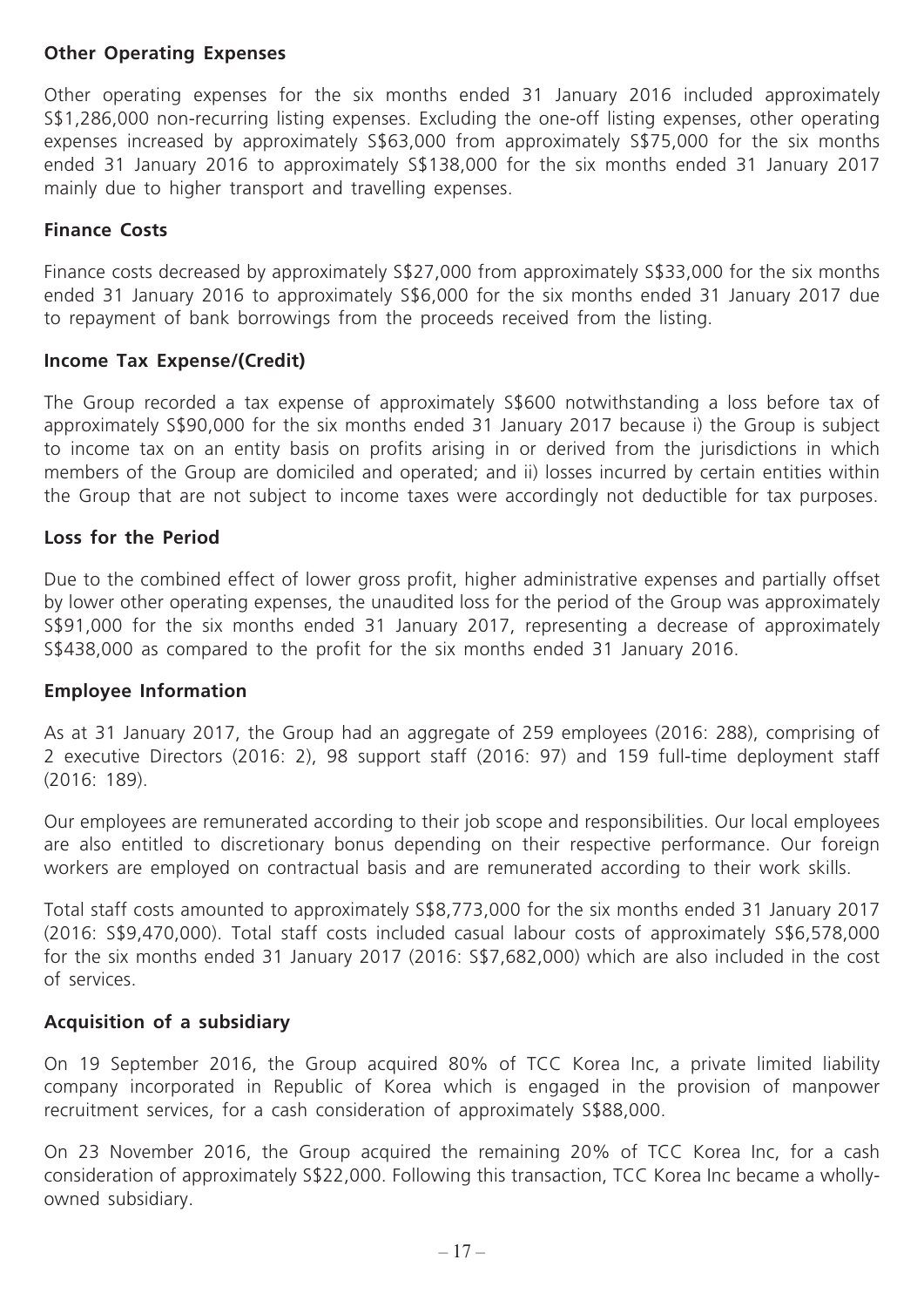#### **BUSINESS REVIEW AND OUTLOOK**

The Group is a Singapore-based workforce solutions provider. We provide manpower outsourcing services, manpower recruitment services and manpower training services. Our workforce solutions meet customers' needs for a reliable and efficient workforce in the hotel and resort, retail, food and beverage ("F&B") and other sectors (including event organisers and various industries) across Singapore. These sectors are always in demand for flexible workforce support to reduce cost and respond to seasonal and fluctuating market conditions.

The Group's competitive strengths include (i) our well-established presence as a workforce solutions provider in the hotel and resort, F&B and retail sectors; (ii) our long-term rapport with major customers who are some of the active and major market players in the hotel and resort sector in Singapore; and (iii) our strong and experienced management team.

Other than the competitive strengths mentioned above, our Group distinguishes itself against other players by its value-added services. Our competitive advantages include (i) a large database of freelance contractors; (ii) comprehensive training for all new recruits, even for casual contractors; and (iii) use of proprietary software such as Job-Management System, Mobile Attendance System and Hi-TCC app to streamline administrative tasks for customers and the job-booking process for casual contractors.

Looking forward, we will continue to seize opportunities to expand our market presence by (i) engaging more with our existing customers in the hotel and resort sector to explore business opportunities for manpower outsourcing services to other departments; (ii) expanding into provision of security services for private properties, commercial properties,shopping malls and the hotel and resort sector; (iii) exploring business opportunities for manpower outsourcing services for white collar office workers; and (iv) growth through acquisition of strategic partners that are complementary to our existing business.

With the Group's experienced management team and reputation in the market, the Directors believe that the Group is well-positioned to compete against our competitors. The Group will pursue the strategies mentioned above to further strengthen our position as an established workforce solutions provider in Singapore.

In view of mounting global uncertainties, rising interest rates and lacklustre business and consumer sentiment, the Singapore economy is expected to stay sluggish in 2017. The deterioration of the economy, particularly in the services sector, is expected to have an adverse effect on the Group's revenue. As we face falling demand from existing customers and downward price pressure for new customers, the Group expects its revenue and profitability to continue on a decline.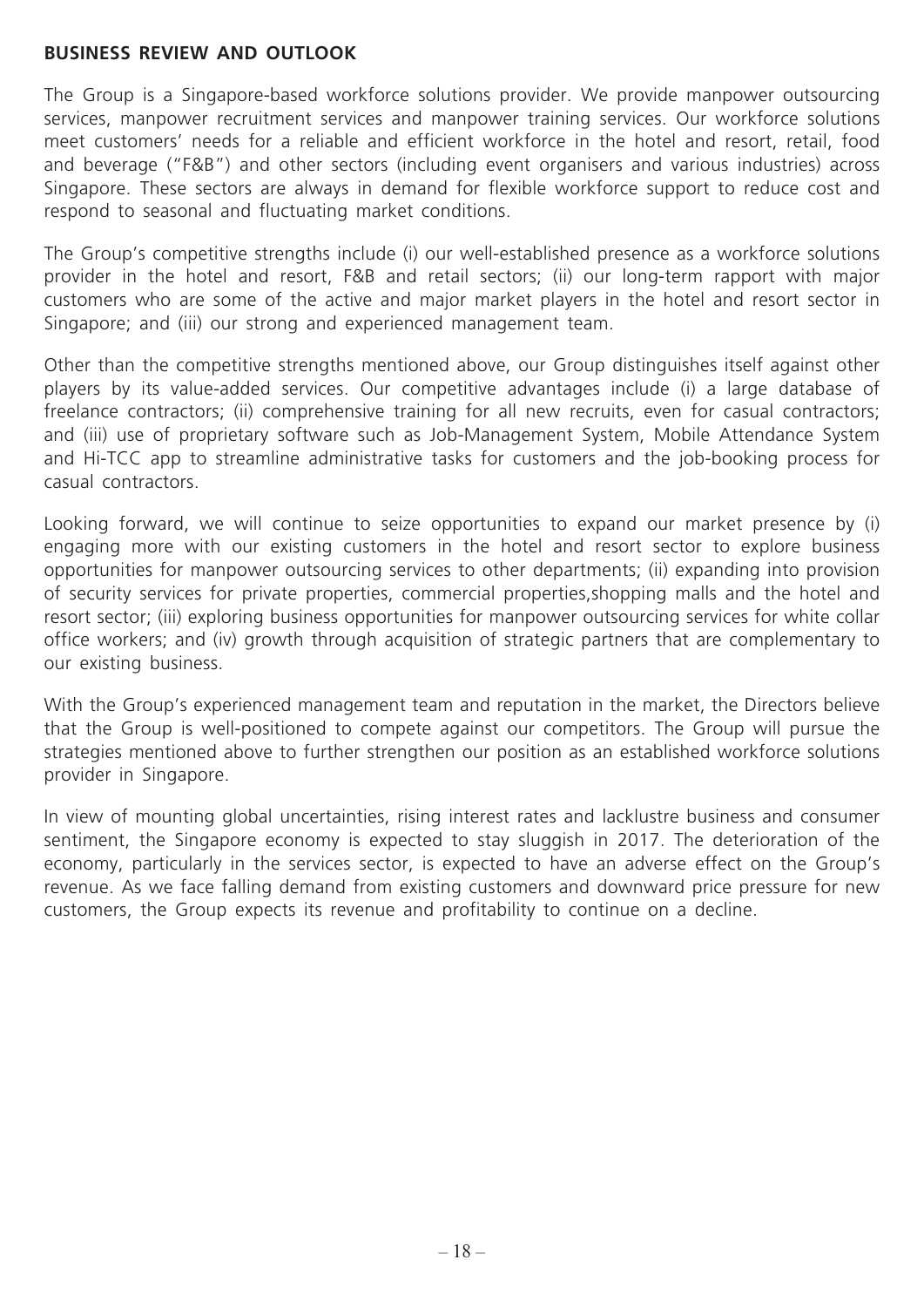## **CORPORATE GOVERNANCE AND OTHER INFORMATION**

## **DIRECTORS' AND CHIEF EXECUTIVE'S INTERESTS AND SHORT POSITIONS IN SHARES AND UNDERLYING SHARES AND DEBENTURES OF THE COMPANY OR ITS ASSOCIATED CORPORATIONS**

As at 31 January 2017, the interests and short positions of each Director and chief executive in the shares and underlying shares and debentures of the Company or any of its associated corporations (within the meaning of Part XV of the Securities and Futures Ordinance (the "SFO")), as recorded in the register required to be kept by the Company pursuant to section 352 of the SFO, or as otherwise notified to the Company and the Stock Exchange pursuant to the Model Code for Securities Transactions by Directors of Listed Issuers, were as follows:

#### **Long Positions in Ordinary Shares of the Company**

|                         | Number of shares held, capacity and nature<br>of interest |                                          |                                             |             |                                              |  |
|-------------------------|-----------------------------------------------------------|------------------------------------------|---------------------------------------------|-------------|----------------------------------------------|--|
| <b>Name of Director</b> | <b>Note</b>                                               | <b>Directly</b><br>beneficially<br>owned | <b>Through</b><br>controlled<br>corporation | Total       | Percentage of<br>the issued<br>share capital |  |
| Mr. Sim Hak Chor        | (1)                                                       |                                          | 187,500,000                                 | 187,500,000 | 75%                                          |  |

*Note:*

(1) Centrex Treasure Holdings Limited is beneficially owned as to approximately 94.89% by Mr. Sim Hak Chor. Under the SFO, Mr. Sim Hak Chor is deemed to be interested in all the shares held by Centrex Treasure Holdings Limited. Details of the interest in the Company held by Centrex Treasure Holdings Limited are set out in the section headed "Substantial Shareholders' and Other Persons' Interests and Short Positions in Shares and Underlying Shares of the Company"below.

#### **Long Positions in Ordinary Shares of Associated Corporation**

| <b>Name of Associated Corporation</b>            | <b>Name</b>                    | Capacity/<br><b>Nature of</b><br>interest | Number of | Approximate<br>percentage<br>of issued<br>Shares held share capital |
|--------------------------------------------------|--------------------------------|-------------------------------------------|-----------|---------------------------------------------------------------------|
| Centrex Treasure Holdings Limited<br>(Note $1$ ) | Mr. Sim Hak Beneficial<br>Chor | owner                                     | 4,826     | 94.89%                                                              |
| Centrex Treasure Holdings Limited<br>(Note 1)    | Ms. Serene<br>Tan              | Beneficial<br>owner                       | 109       | 2.14%                                                               |

*Note:*

(1) Centrex Treasure Holdings Limited is beneficially owned as to approximately 94.89% and 2.14% by Mr. Sim Hak Chor and Ms. Serene Tan respectively.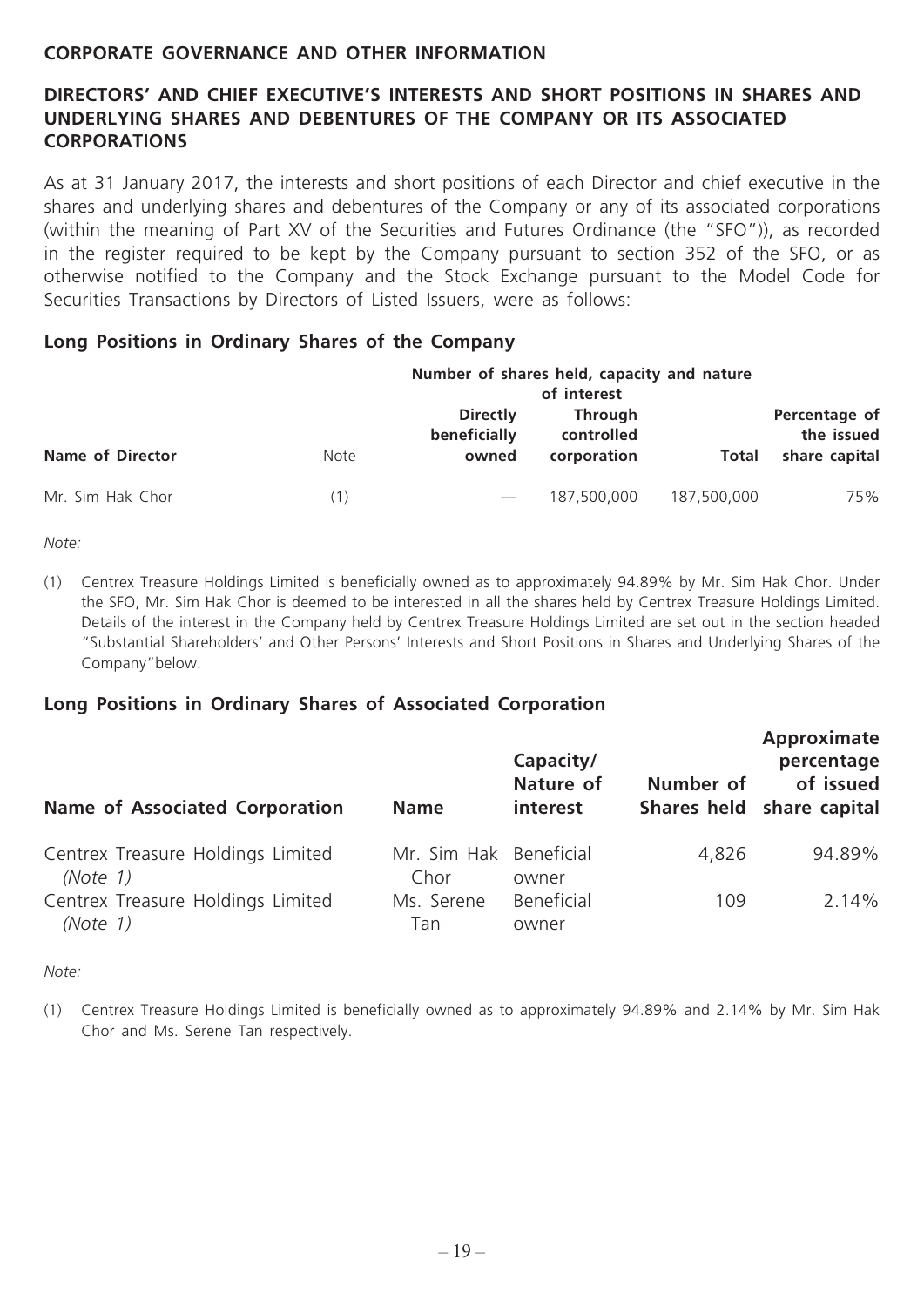Save as disclosed above, as at 31 January 2017, none of the Directors and chief executive had registered an interest or short position in the shares, underlying shares or debentures of the Company or any of its associated corporations that was required to be recorded pursuant to section 352 of the SFO, or as otherwise notified to the Company and the Stock Exchange pursuant to Rule 5.46 of the GEM Listing Rules.

## **SUBSTANTIAL SHAREHOLDERS' AND OTHER PERSONS' INTERESTS AND SHORT POSITIONS IN SHARES AND UNDERLYING SHARES OF THE COMPANY**

As at 31 January 2017, the following interests and short positions of 5% or more of the issued share capital and share options of the Company were recorded in the register of interests required to be kept by the Company pursuant to section 336 of the SFO:

| <b>Name</b>                       | <b>Capacity/Nature</b><br>of interest | ordinary    | Number of Percentage of<br>the issued<br>shares held share capital |
|-----------------------------------|---------------------------------------|-------------|--------------------------------------------------------------------|
| Centrex Treasure Holdings Limited | Directly<br>beneficially<br>owned     | 187,500,000 | 75%                                                                |

Save as disclosed above, as at 31 January 2017, no person, other than the Directors and chief executive of the Company, whose interests are set out in the section "Directors' and chief executive's interests and short positions in shares and underlying shares and debentures of the Company or its associated corporations" above, had registered an interest or short position in the shares or underlying shares of the Company that was required to be recorded pursuant to section 336 of the SFO.

## **DIRECTORS' AND CONTROLLING SHAREHOLDERS' INTEREST IN COMPETING BUSINESS**

During the period under review, none of the Directors or the controlling shareholders or their respective associates (as defined in the GEM Listing Rules) of the Company had any interests in any businesses which competed with or might compete with the business of the Group.

## **INTEREST OF THE COMPLIANCE ADVISER**

As notified by the compliance adviser of the Company, Grand Vinco Capital Limited, as at 31 January 2017, save for the compliance adviser agreement dated 4 July 2016 entered into between the Company and Grand Vinco Capital Limited, neither Grand Vinco Capital Limited, its directors, employees and associates had any interest in relation to the Group which is required to be notified to the Company pursuant to Rule 6A.32 of the GEM Listing Rules.

## **PURCHASE, REDEMPTION OR SALE OF LISTED SECURITIES OF THE COMPANY**

Neither the Company nor any of its subsidiaries has purchased, sold or redeemed any of the Company's listed securities during the period under review.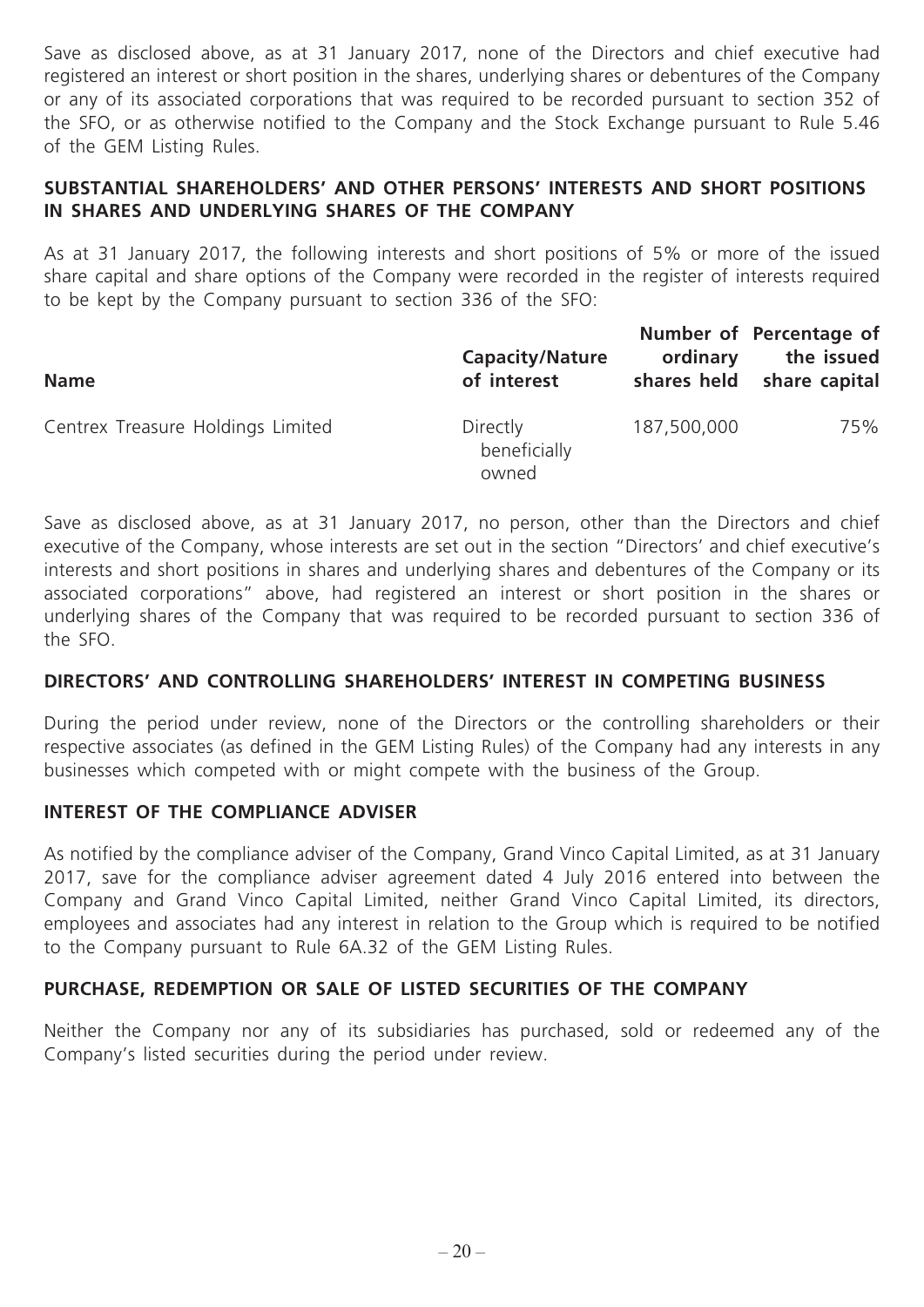## **COMPLIANCE WITH THE CORPORATE GOVERNANCE CODE**

The Board believes that good corporate governance is essential for efficient and effective management of our business to safeguard the interest of our stakeholders and achieve the highest return for our shareholders. The Company's corporate governance practices are based on the principles and code provisions as set out in the Code of Corporate Governance Practices (the "CG Code") in Appendix 15 of the GEM Listing Rules. In the opinion of the Board, the Company has complied with the CG Code during the period under review, except for Code Provision A.2.1 of the CG Code — segregation of the roles of chairman and chief executive officer.

Mr. Sim currently assumes the roles of both chairman and chief executive officer of the Company. The Board believes that the vesting of the roles of chairman and chief executive officer in Mr. Sim is beneficial to the business operations and management of the Group. The Board will review the need of appointing a suitable candidate to assume the role of chief executive officer when necessary.

## **CODE OF CONDUCT FOR DIRECTORS' SECURITIES TRANSACTIONS**

The Company has adopted the required standard of dealings regarding securities transactions by the Directors as set out in Rules 5.48 to 5.67 of the GEM Listing Rules (the "Required Standard of Dealings"). The Company had made specific enquiries with all the Directors and each of them had confirmed his/her compliance with the Required Standard of Dealings during the six months ended 31 January 2017.

## **DIRECTORS' INTERESTS IN TRANSACTIONS, ARRANGEMENTS OR CONTRACTS**

Neither Director nor a connected entity of a Director had a material interest, either directly or indirectly, in any transactions, arrangements or contracts of significance to the business of the Group to which the holding company of the Company, or any of the Company's subsidiaries was a party during the period.

## **DIVIDENDS**

The Directors do not recommend the payment of an interim dividend for the six months ended 31 January 2017.

## **AUDIT COMMITTEE**

The Group established an Audit Committee on 20 June 2016 with written terms of reference in compliance with Rule 5.28 of the GEM Listing Rules and paragraph C.3 of the CG Code. The Audit Committee consists of three independent non-executive Directors namely Mr. Tan Eng Ann, Mr. Lim Cheng Hock, Lawrence and Mr. Jong Voon Hoo. Mr. Tan Eng Ann, our Director with the appropriate professional qualifications, serves as the chairman of the Audit Committee.

The primary duties of the Audit Committee are to assist the Board in providing an independent view of the effectiveness of the Group's financial reporting process, internal control and risk management systems, to oversee the audit process and to perform other duties and responsibilities as assigned by the Board.